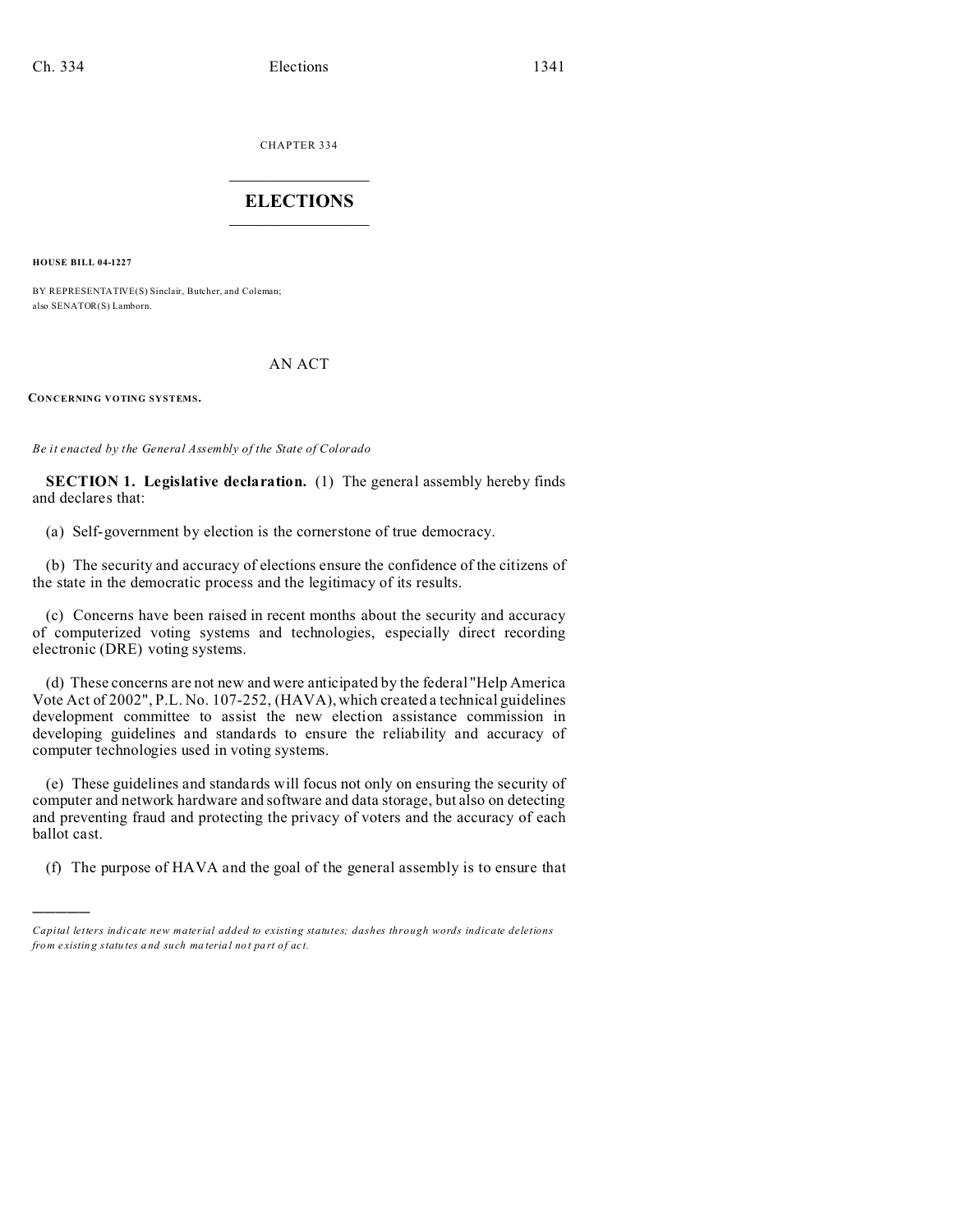every eligible American has an equal opportunity to cast a vote freely and independently and to have that vote counted.

(2) The general assembly further finds and declares that many issues, including the security and accuracy of voting systems, require further examination in order to ensure the reliability of voting technology as well as the confidence of Colorado's voters in the accuracy of the tabulation of their votes.

**SECTION 2.** 1-1-104 (14) and (27), Colorado Revised Statutes, are amended, and the said 1-1-104 is further amended BY THE ADDITION OF THE FOLLOWING NEW SUBSECTIONS, to read:

**1-1-104. Definitions.** As used in this code, unless the context otherwise requires:

(2.1) "BALLOT CARD" MEANS THE CARD, TAPE, OR OTHER VEHICLE ON WHICH AN ELECTOR'S VOTES ARE RECORDED IN AN ELECTRONIC OR ELECTROMECHANICAL VOTING SYSTEM.

(13.5) "ELECTROMECHANICAL VOTING SYSTEM" MEANS A SYSTEM IN WHICH AN ELECTOR VOTES USING A DEVICE FOR MARKING A BALLOT CARD USING INK OR ANOTHER VISIBLE SUBSTANCE AND THE VOTES ARE COUNTED WITH ELECTRONIC VOTE-TABULATING EQUIPMENT. THE TERM INCLUDES A SYSTEM IN WHICH VOTES ARE RECORDED ELECTRONICALLY WITHIN THE EQUIPMENT ON PAPER TAPE AND ARE RECORDED SIMULTANEOUSLY ON AN ELECTRONIC DEVICE THAT PERMITSTABULATION AT A COUNTING CENTER.

(14) "Electronic vote-tabulating equipment" or "electronic vote-counting equipment" includes MEANS any apparatus necessary to examine and count THAT EXAMINES AND RECORDS votes automatically as those votes are designated on ballots or ballot cards and to tabulate TABULATES the result, INCLUDING BUT NOT LIMITED TO OPTICAL SCANNING EQUIPMENT. The term also includes any apparatus which will count the THAT COUNTS votes electronically and tabulate TABULATES the results simultaneously on a paper tape within the apparatus, which THAT uses  $a^{\mu}$  when  $\sigma$ other AN electronic device to store the tabulation results, and which THAT has the capability to transmit the votes into a central processing unit for purposes of a printout and an election night OFFICIAL count.

(14.5) "ELECTRONIC VOTING DEVICE" MEANS A DEVICE BY WHICH VOTES ARE RECORDED ELECTRONICALLY, INCLUDING A TOUCHSCREEN SYSTEM.

(15.5) "ELECTRONIC VOTING SYSTEM" MEANS A SYSTEM IN WHICH AN ELECTOR VOTES USING AN ELECTRONIC VOTING DEVICE.

(23.4) "OVERVOTE" MEANS THE SELECTION BY AN ELECTOR OF MORE NAMES THAN THERE ARE PERSONS TO BE ELECTED TO AN OFFICE OR THE DESIGNATION OF MORE THAN ONE ANSWER TO A BALLOT QUESTION OR BALLOT ISSUE.

(27) "Pollbook" means the list of eligible electors to whom ballots are delivered or who are permitted to enter a voting machine for the purpose of casting their votes at VOTE AT A POLLING PLACE OR BY MAIL BALLOT IN an election conducted under this code.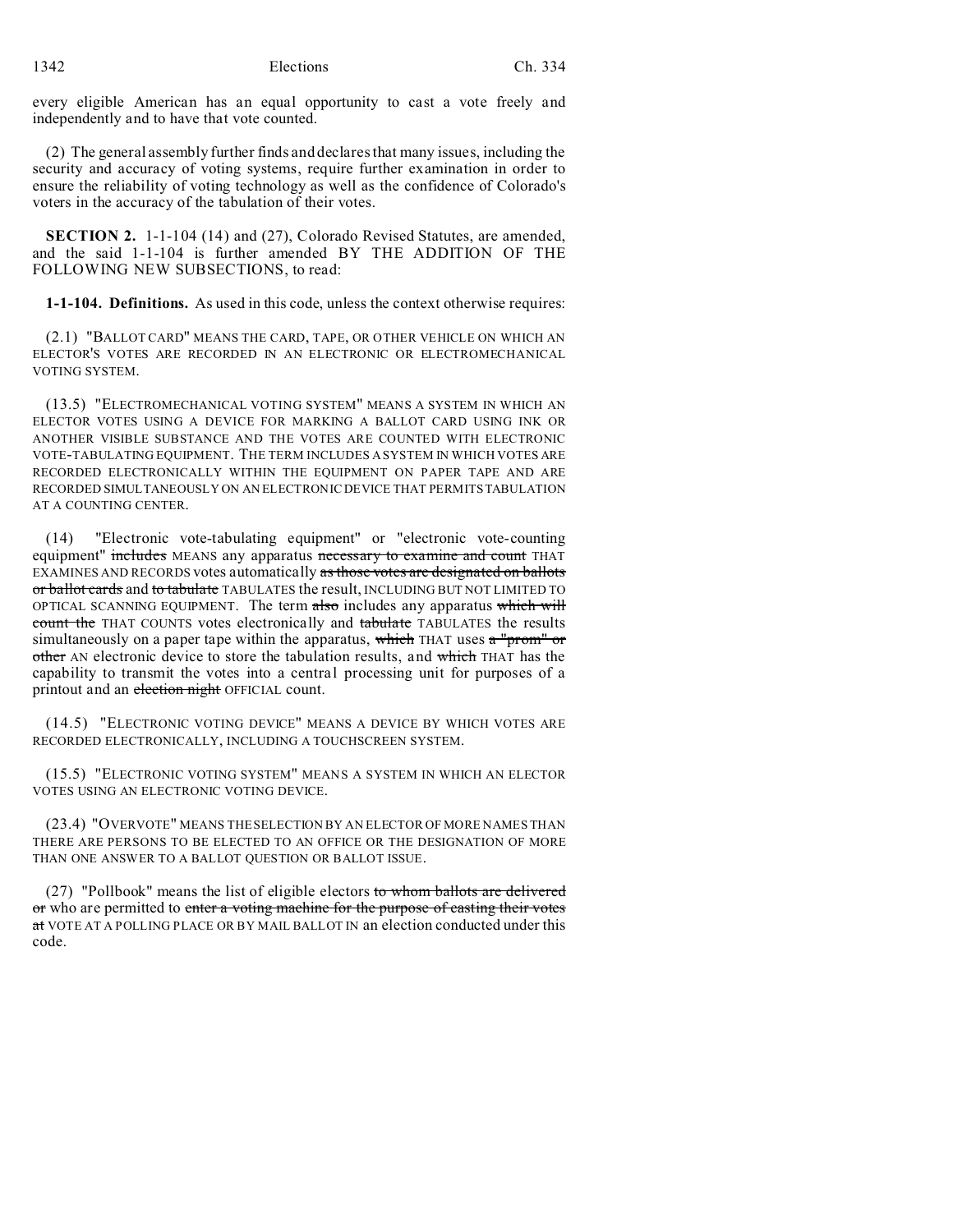(34.2) "PURCHASE" MEANS TO ENTER INTO A CONTRACT FOR THE PURCHASE, LEASE, RENTAL, OR OTHER ACQUISITION OF VOTING EQUIPMENT.

(49.7) "UNDERVOTE" MEANS THE FAILURE OF AN ELECTOR TO VOTE ON A BALLOT QUESTION OR BALLOT ISSUE, THE FAILURE OF AN ELECTOR TO VOTE FOR ANY CANDIDATE FOR AN OFFICE, OR THE DESIGNATION BY AN ELECTOR OF FEWER VOTES THAN THERE ARE OFFICES TO BE FILLED; EXCEPT THAT IT IS NOT AN UNDERVOTE IF THERE ARE FEWER CANDIDATES THAN OFFICES TO BE FILLED AND THE ELECTOR DESIGNATES AS MANY VOTES AS THERE ARE CANDIDATES.

(50.7) "VOTING EQUIPMENT" MEANS ELECTRONIC OR ELECTROMECHANICAL VOTINGSYSTEMS, ELECTRONIC VOTING DEVICES, AND ELECTRONIC VOTE-TABULATING EQUIPMENT, AS WELL AS MATERIALS, PARTS, OR OTHER EQUIPMENT NECESSARY FOR THE OPERATION AND MAINTENANCE OF SUCH SYSTEMS, DEVICES, AND EQUIPMENT.

(50.8) "VOTING SYSTEM" MEANS A PROCESS OF CASTING, RECORDING, AND TABULATING VOTES USING ELECTROMECHANICAL OR ELECTRONIC DEVICE OR BALLOT CARDS AND INCLUDES, BUT IS NOT LIMITED TO, THE PROCEDURES FOR CASTING AND PROCESSING VOTES AND THE OPERATING MANUALS, HARDWARE, FIRMWARE, PRINTOUTS, AND SOFTWARE NECESSARY TO OPERATE THE VOTING SYSTEM.

(50.9) "VOTING SYSTEM PROVIDER" MEANS AN INDIVIDUAL ENGAGED IN PRIVATE ENTERPRISE OR A BUSINESS ENTITY ENGAGED IN SELLING, LEASING, MARKETING, DESIGNING, BUILDING, OR MODIFYING VOTING SYSTEMS TO THE STATE, A POLITICAL SUBDIVISION OF THE STATE, OR ANOTHER ENTITY AUTHORIZED TO HOLD AN ELECTION UNDER THIS CODE.

**SECTION 3.** 1-1-104 (50), Colorado Revised Statutes, is amended to read:

**1-1-104. Definitions.** As used in this code, unless the context otherwise requires:

(50) "Vote recorder" or "voting device" means any apparatus which THAT the elector uses to record votes by marking or punching a hole in a paper ballot or tabulating BALLOT card and which THAT subsequently counts the votes by electronic tabulating equipment or records the votes electronically on a paper tape within the apparatus and simultaneously on  $a$  removable "prom" or other AN electronic tabulation device.

**SECTION 4.** 1-5-101 (3), Colorado Revised Statutes, is amended to read:

**1-5-101. Establishing precincts and polling places for partisan elections.** (3) In a county that uses voting machines, or AN electronic OR ELECTROMECHANICAL voting equipment SYSTEM, the county clerk and recorder, subject to approval by the board of county commissioners, shall establish at least one precinct for every one thousand two FIVE hundred active eligible electors. However, the county clerk and recorder, subject to approval by the board, of county commissioners, may establish one precinct for every one TWO thousand five hundred active eligible electors.

**SECTION 5.** 1-5-401, Colorado Revised Statutes, is amended to read:

**1-5-401. Method of voting.** The method of voting for all elections may be by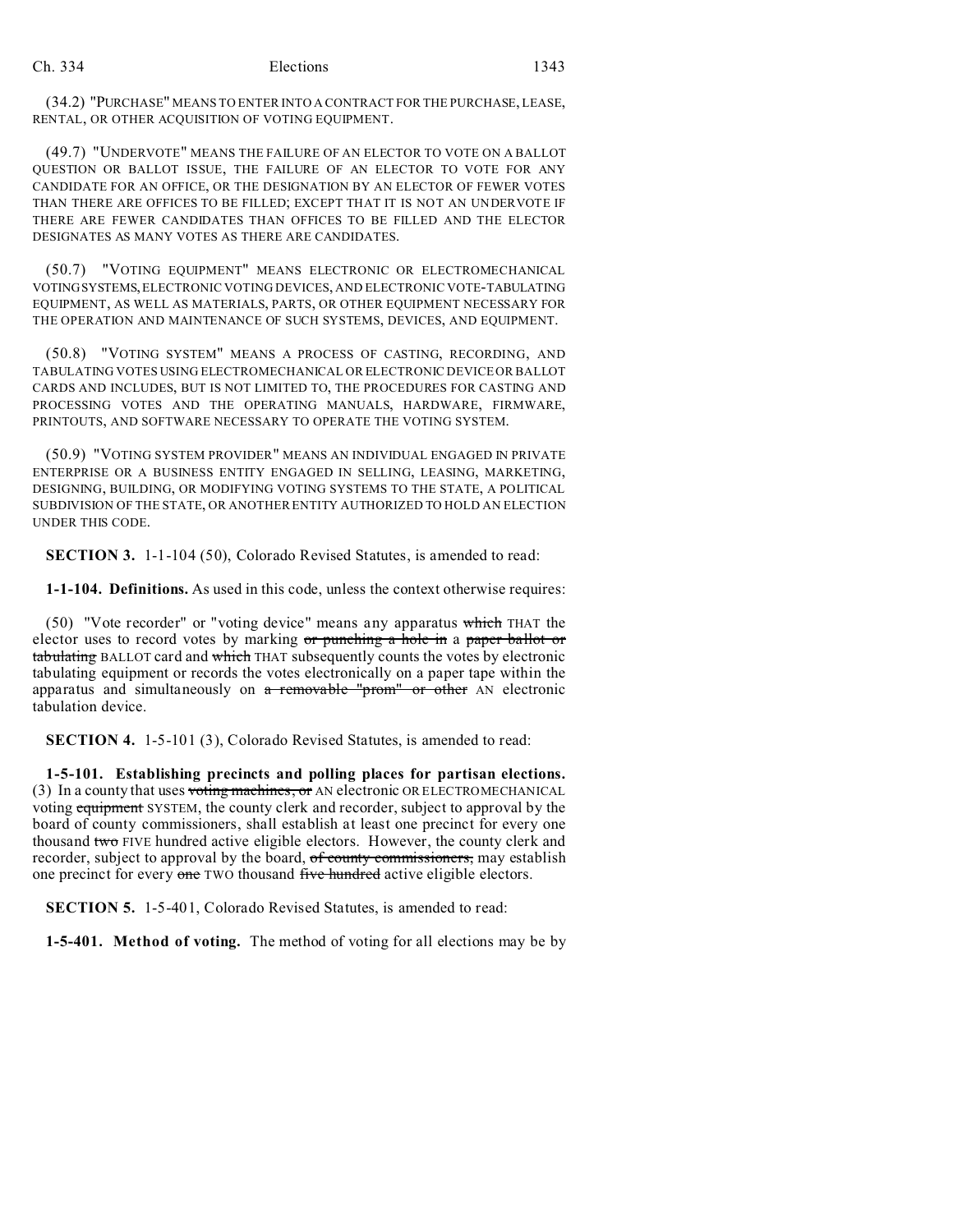paper ballots by voting machine, OR by electronic OR ELECTROMECHANICAL voting machine, or by electronically counted ballot cards SYSTEMS.

**SECTION 6.** 1-5-408 (1), (3), and (4), Colorado Revised Statutes, are amended to read:

**1-5-408. Form of ballots - electronic voting.** (1) Ballot pages or ballot cards placed upon voting devices EQUIPMENT shall, so far as practicable, be arranged as provided by sections  $1-5-402$ ,  $1-5-403$ , AND  $1-5-404$ ; and  $1-5-405$ ; except that they shall be of the size and design required by the vote recorder or device VOTING EQUIPMENT and may be printed on a number of separate pages BALLOT CARDS which THAT are placed on the voting device or on one or more ballot EQUIPMENT. cards.

(3) Precincts which POLLING PLACES THAT use electronic ELECTROMECHANICAL voting systems may use ballot cards of different colors to insure ENSURE that electors receive a full ballot. Such precincts POLLING PLACES may also use different-colored ballot cards OF DIFFERENT COLORS for each party at primary elections.

(4) In precincts POLLING PLACES using electronic ELECTROMECHANICAL voting systems, each ballot card may have two stubs attached. The stubs STUBS shall be separated from the ballot card and from each other by perforated lines OR OTHER MEANS OF REMOVAL APPROVED BY THE DESIGNATED ELECTION OFFICIAL so that they may be readily detached. Both stubs STUBS shall have the serial ballot number printed on them. The size of the ballot stubs and the spacing of the printed material may be varied to suit the conditions imposed by the use of the ballot cards. The ballot stub may also include color marking or wording to indicate that the stub must show when the ballot is voted and placed in the privacy envelope for deposit in the ballot box. The face of the ballot card shall include the endorsement "Official ballot for ....................", and after the word "for" shall follow the designation of the precinct, if appropriate, and the political subdivision for which the ballot is prepared, the date of the election, and a facsimile of the signature of the designated election official.

**SECTION 7.** 1-5-501 (2), Colorado Revised Statutes, is amended to read:

**1-5-501. Sufficient voting booths, voting machines, or electronic voting equipment.** (2) (a) At all elections in political subdivisions which THAT use voting machines or electronic OR ELECTROMECHANICAL voting systems, the designated election official shall supply each precinct with a sufficient number of voting machines or sufficient electronic voting equipment.

(b) At general elections in counties which THAT use voting machines or electronic OR ELECTROMECHANICAL voting systems, the county clerk and recorder shall supply each precinct with one voting machine or with comparable electronic voting equipment BOOTH for each two hundred fifty FOUR HUNDRED active registered electors or fraction thereof.

**SECTION 8.** 1-5-503, Colorado Revised Statutes, is amended to read:

**1-5-503. Arrangement of voting equipment or voting booths and ballot boxes.** The voting machines, voting equipment or voting booths and the ballot box shall be situated in the polling place so as to be in plain view of the election officials and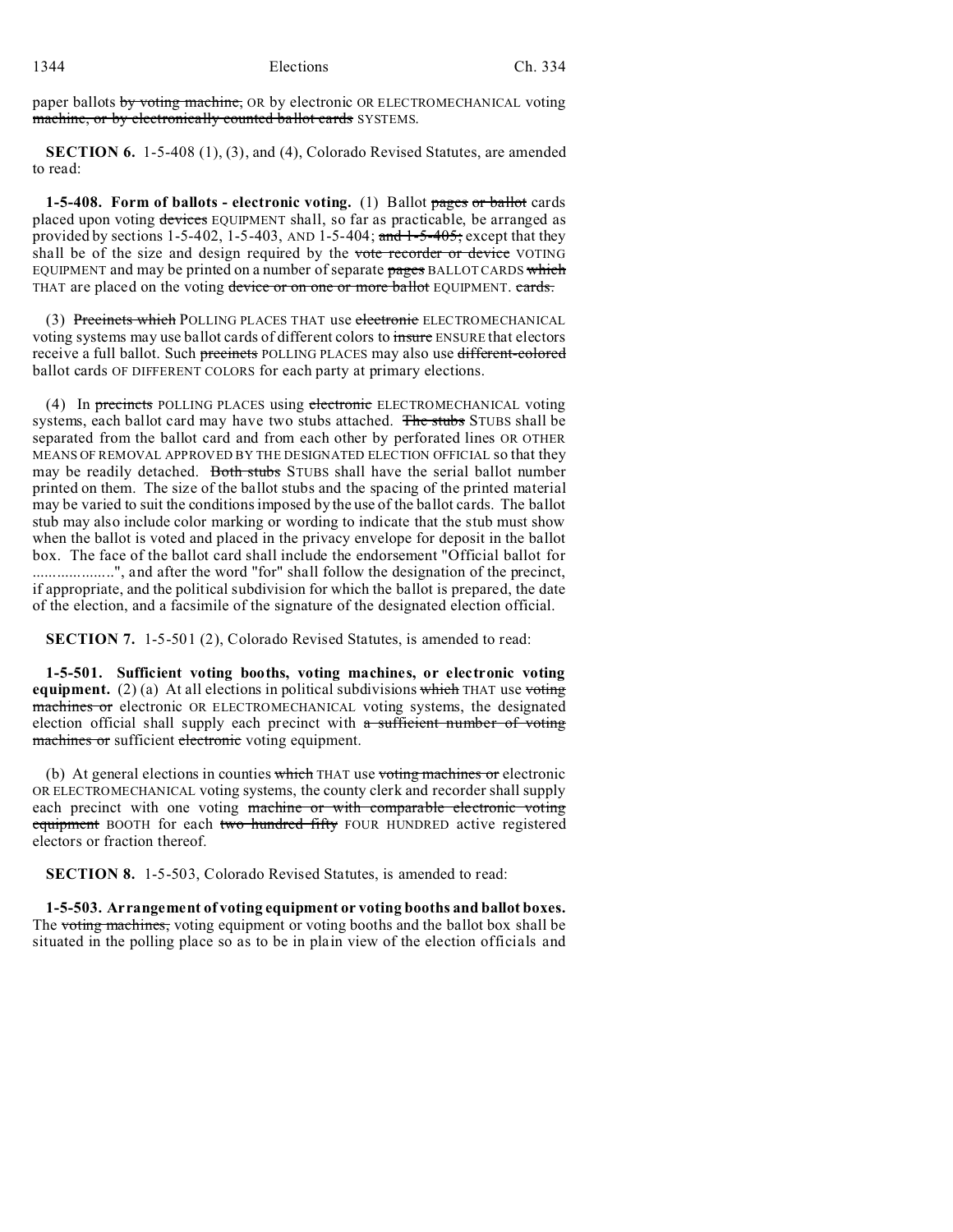watchers. No person other than the election officials and those admitted for the purpose of voting shall be permitted within the immediate voting area, which shall be considered as within six feet of the voting machines, voting equipment or voting booths and the ballot box, except by authority of the election judges OR THE DESIGNATED ELECTION OFFICIAL, and then only when necessary to keep order and enforce the law.

**SECTION 9.** 1-5-601, Colorado Revised Statutes, is amended to read:

**1-5-601. Use of voting systems.** In all elections held in this state, the votes may be cast, registered, recorded, and counted by means of a voting machine or by means of an electronic OR ELECTROMECHANICAL voting system consisting of a ballot which is marked by the elector and counted by electronic vote-counting equipment or counted by electronic voting equipment on which votes are recorded simultaneously on a paper tape and a removable "prom" or other electronic tabulating device or a vote recorder which the elector uses to record each vote on a ballot card and the electronic vote-counting equipment, as provided in this part 6.

**SECTION 10.** 1-5-606, Colorado Revised Statutes, is amended to read:

**1-5-606. Election officials and employees not to have interest in voting equipment or devices.** No election official OR EMPLOYEE OF AN ELECTION OFFICIAL having DUTIES OR responsibilities in connection with the conduct of any election shall have any financial or proprietary interest, either directly or indirectly, in the manufacture, sale, maintenance, servicing, repair, or transportation of either voting machines or electronic voting equipment. or devices. This section shall not apply to any designated election official OR EMPLOYEE OF A DESIGNATED ELECTION OFFICIAL participating in a coordinated election who has no independent decision-making responsibility concerning the selection of voting machines or electronic voting devices EQUIPMENT by the county clerk and recorder OR WHOSE INTEREST DERIVES SOLELY FROM OWNERSHIP OF SHARES IN A MUTUAL OR PENSION FUND.

**SECTION 11.** 1-5-607 (1), Colorado Revised Statutes, is amended to read:

**1-5-607. Elected officials not to handle voting equipment or devices.** (1) In any political subdivision having a population of one hundred thousand or more, it is unlawful for any elected official or candidate for elective office to prepare, maintain, or repair any voting machine or electronic voting equipment or device which THAT is to be used or is used in any election. The provisions of this section shall be limited to actual physical contact with any voting machine or electronic voting equipment or device or any of its parts and shall not be construed as prohibiting an elected official from directing employees or other persons who are not elected officials to prepare, maintain, repair, or otherwise handle any voting machines or electronic voting equipment or devices.

**SECTION 12.** Part 6 of article 5 of title 1, Colorado Revised Statutes, is amended BY THE ADDITION OF THE FOLLOWING NEW SECTIONS to read:

**1-5-605.7. Mechanical lever voting machines - prohibited.** (1) NO VOTING SYSTEM USING MECHANICAL LEVER VOTING MACHINES MAY BE USED IN ANY ELECTION IN THIS STATE.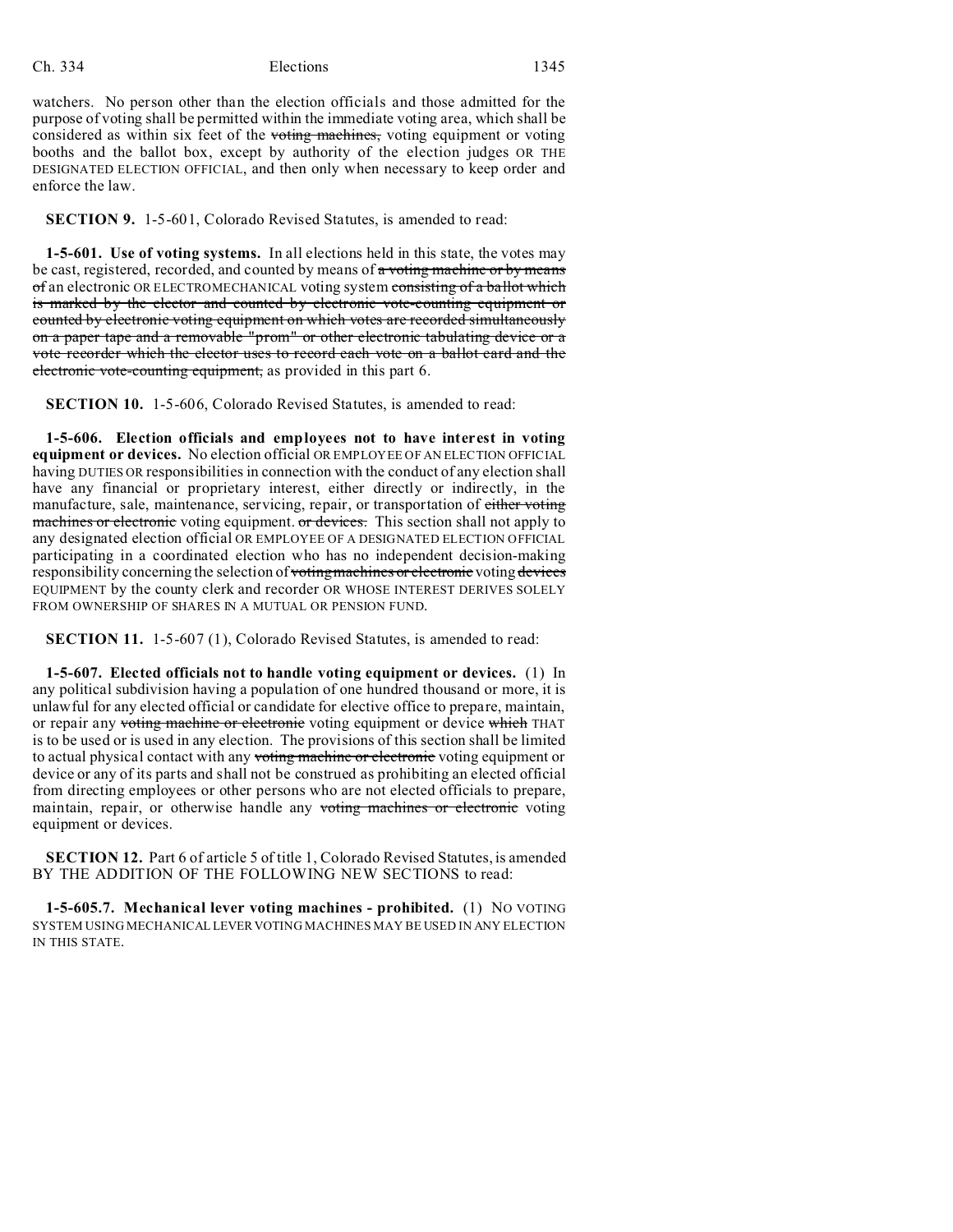(2) THIS SECTION SHALL APPLY TO ELECTIONS HELD ON AND AFTER JANUARY 1, 2006.

**1-5-608.2. Punch card voting systems - prohibited.** (1) NO PUNCH CARD ELECTRONIC VOTING SYSTEM OR OTHER VOTING SYSTEM IN WHICH THE ELECTOR USES A DEVICE TO PIERCE THE BALLOT MAY BE USED IN ANY ELECTION IN THIS STATE.

(2) THIS SECTION SHALL APPLY TO ELECTIONS HELD ON AND AFTER JANUARY 1, 2006.

**SECTION 13.** 1-5-608.5, Colorado Revised Statutes, is amended to read:

**1-5-608.5. Electronic and electromechanical voting systems - independent testing.** (1) A recognized independent testing authorities have the authority to AUTHORITY MAY test, approve, and qualify electronic AND ELECTROMECHANICAL voting systems for sale and use in the state of Colorado, if:

(a) No THE independent testing authority will be recognized and granted the authority to qualify electronic voting systems for use in this state unless it has met all of the obligations and ongoing requirements necessary to gain certification as an independent testing authority from the national association of state election directors or other national authority recognized by the federal election ASSISTANCE commission. for the purpose of certifying independent testing authorities.

(b) The independent testing authority conducts any and all tests required by the national association of state election directors or other national authority recognized by the federal election ASSISTANCE commission for granting certification to independent testing authorities to verify the integrity of the electronic AND ELECTROMECHANICAL voting systems to be used in Colorado.

(c) (2) No electronic voting device or electronic OR ELECTROMECHANICAL voting system shall be used in any public election in this state unless it has been certified by the secretary of state following successful qualification testing conducted by a recognized independent testing authority PURSUANT TO THIS SECTION.

**SECTION 14.** Part 6 of article 5 of title 1, Colorado Revised Statues, is amended BY THE ADDITION OF THE FOLLOWING NEW SECTIONS to read:

**1-5-601.5. Compliance with federal requirements.** ALL VOTING SYSTEMS AND VOTING EQUIPMENT OFFERED FOR SALE ON OR AFTER THE EFFECTIVE DATE OF THIS SECTION SHALL MEET THE VOTING SYSTEMS STANDARDS THAT WERE PROMULGATED IN 2002 BY THE FEDERAL ELECTION COMMISSION AND THAT MAY THEREAFTER BE PROMULGATED BY THE FEDERAL ELECTION ASSISTANCE COMMISSION. SUBJECT TO SECTION 1-5-608.2, NOTHING IN THIS SECTION SHALL BE CONSTRUED TO REQUIRE ANY POLITICAL SUBDIVISION TO REPLACE A VOTING SYSTEM THAT IS IN USE PRIOR TO THE EFFECTIVE DATE OF THIS SECTION.

**1-5-605.5. Custody of voting system.** THE COUNTY CLERK AND RECORDER OR DESIGNATED ELECTION OFFICIAL SHALL BE THE CUSTODIAN OF THE VOTING SYSTEM IN A POLITICAL SUBDIVISION AND MAY APPOINT DEPUTIES NECESSARY TO PREPARE AND SUPERVISE THE VOTING SYSTEM PRIOR TO AND DURING ELECTIONS.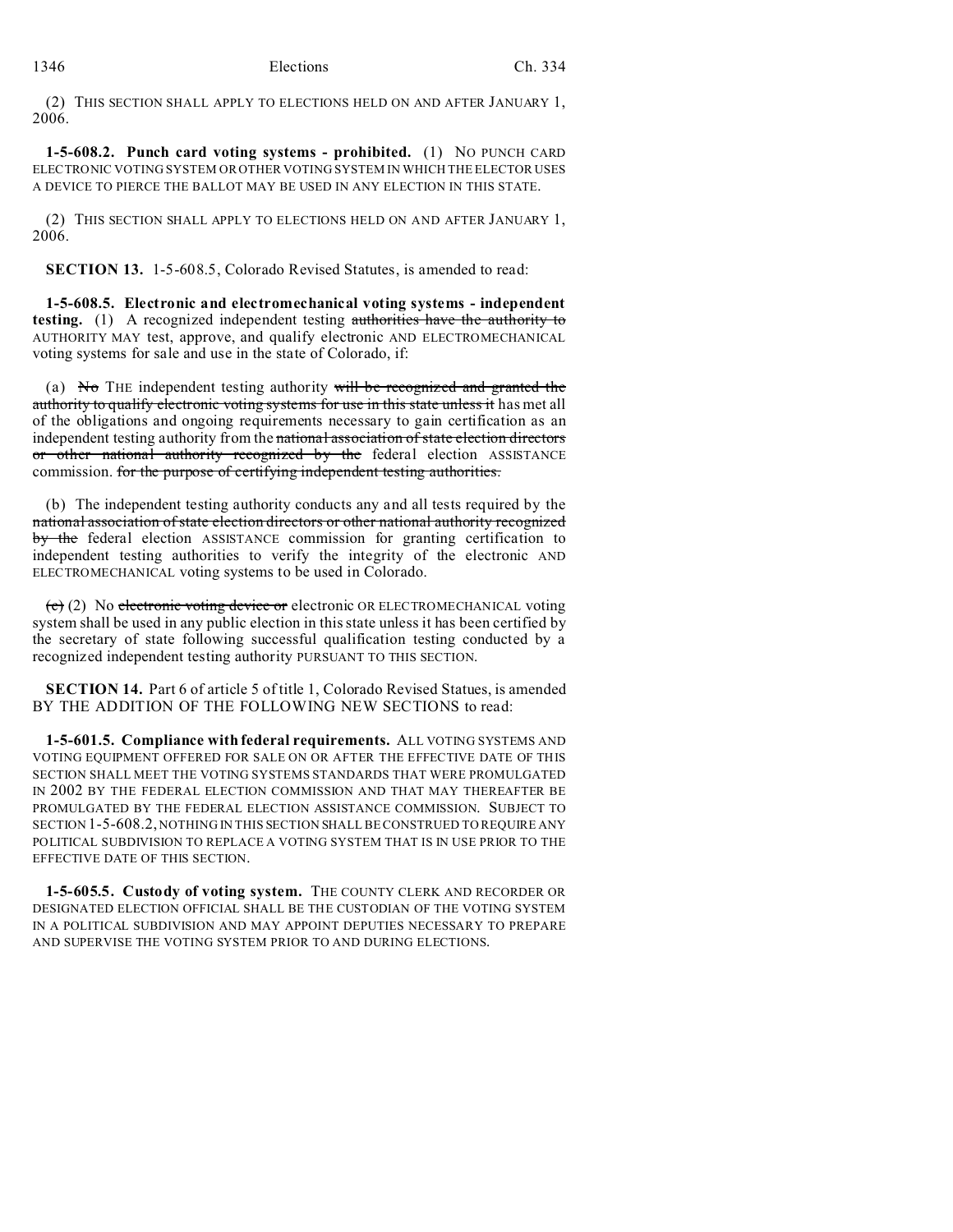**1-5-612. Use of electronic and electromechanical voting systems.** (1) THE GOVERNING BODY OF ANY POLITICAL SUBDIVISION MAY, UPON CONSULTATION WITH THE DESIGNATED ELECTION OFFICIAL, ADOPT AN ELECTRONIC OR ELECTROMECHANICAL VOTING SYSTEM, INCLUDING ANY UPGRADE IN HARDWARE, FIRMWARE, OR SOFTWARE, FOR USE AT THE POLLING PLACES IN THE POLITICAL SUBDIVISION. THE SYSTEM MAY BE USED FOR RECORDING, COUNTING, AND TABULATING OF VOTES AT ALL ELECTIONS HELD BY THE POLITICAL SUBDIVISION.

(2) AN ELECTRONIC OR ELECTROMECHANICAL VOTING SYSTEM MAY BE USED ON OR AFTER THE EFFECTIVE DATE OF THIS SECTION ONLY IF THE SYSTEM HAS BEEN CERTIFIED BY THE SECRETARY OF STATE IN ACCORDANCE WITH THIS PART 6.

**1-5-613. Purchase and sale of voting equipment.** (1) THE SECRETARY OF STATE SHALL ADOPT UNIFORM RULES IN ACCORDANCE WITH ARTICLE 4 OF TITLE 24, C.R.S., FOR THE PURCHASE AND SALE OF VOTING EQUIPMENT IN THE STATE.

(2) ON AND AFTER THE EFFECTIVE DATE OF THIS SECTION, THE GOVERNING BODY OR DESIGNATED ELECTION OFFICIAL OF A POLITICAL SUBDIVISION MAY PURCHASE A VOTING SYSTEM ONLY IF THE VOTING SYSTEM HAS BEEN CERTIFIED FOR USE IN THIS STATE BY THE SECRETARY OF STATE IN ACCORDANCE WITH THIS PART 6.

(3) THE GOVERNING BODY OR DESIGNATED ELECTION OFFICIAL OF A POLITICAL SUBDIVISION SHALL NOTIFY THE SECRETARY OF STATE BEFORE PURCHASING OR SELLING VOTING EQUIPMENT. THE SECRETARY OF STATE SHALL ATTEMPT TO COORDINATE THE SALE OF EXCESS OR OUTMODED EQUIPMENT BY ONE POLITICAL SUBDIVISION WITH PURCHASES OF NECESSARY EQUIPMENT BY OTHER POLITICAL SUBDIVISIONS.

(4) THE SECRETARY OF STATE SHALL PROVIDE INFORMATION AT THE REQUEST OF THE GOVERNING BODIES OF THE VARIOUS POLITICAL SUBDIVISIONS OF THE STATE ON THE AVAILABILITY AND SOURCES OF NEW AND USED VOTING EQUIPMENT.

**1-5-614. Certification of electronic and electromechanical voting systems standards.** THE SECRETARY OF STATE SHALL CERTIFY ELECTRONIC AND ELECTROMECHANICAL VOTING SYSTEMS AND APPROVE THE PURCHASE, INSTALLATION, AND USE OF SUCH SYSTEMS BY POLITICAL SUBDIVISIONS AND ESTABLISH STANDARDS FOR CERTIFICATION.

**1-5-615. Electronic and electromechanical voting systems - requirements.** (1) NO ELECTRONIC OR ELECTROMECHANICAL VOTING SYSTEM SHALL BE CERTIFIED BY THE SECRETARY OF STATE UNLESS SUCH SYSTEM:

(a) PROVIDES FOR VOTING IN SECRECY;

(b) PERMITS EACH ELECTOR TO VOTE FOR ALL OFFICES FOR WHICH THE ELECTOR IS LAWFULLY ENTITLED TO VOTE AND NO OTHERS, TO VOTE FOR AS MANY CANDIDATES FOR AN OFFICE AS THE ELECTOR IS ENTITLED TO VOTE FOR, AND TO VOTE FOR OR AGAINST ANY BALLOT QUESTION OR BALLOT ISSUE ON WHICH THE ELECTOR IS ENTITLED TO VOTE;

(c) PERMITS EACH ELECTOR TO VERIFY HIS OR HER VOTES PRIVATELY AND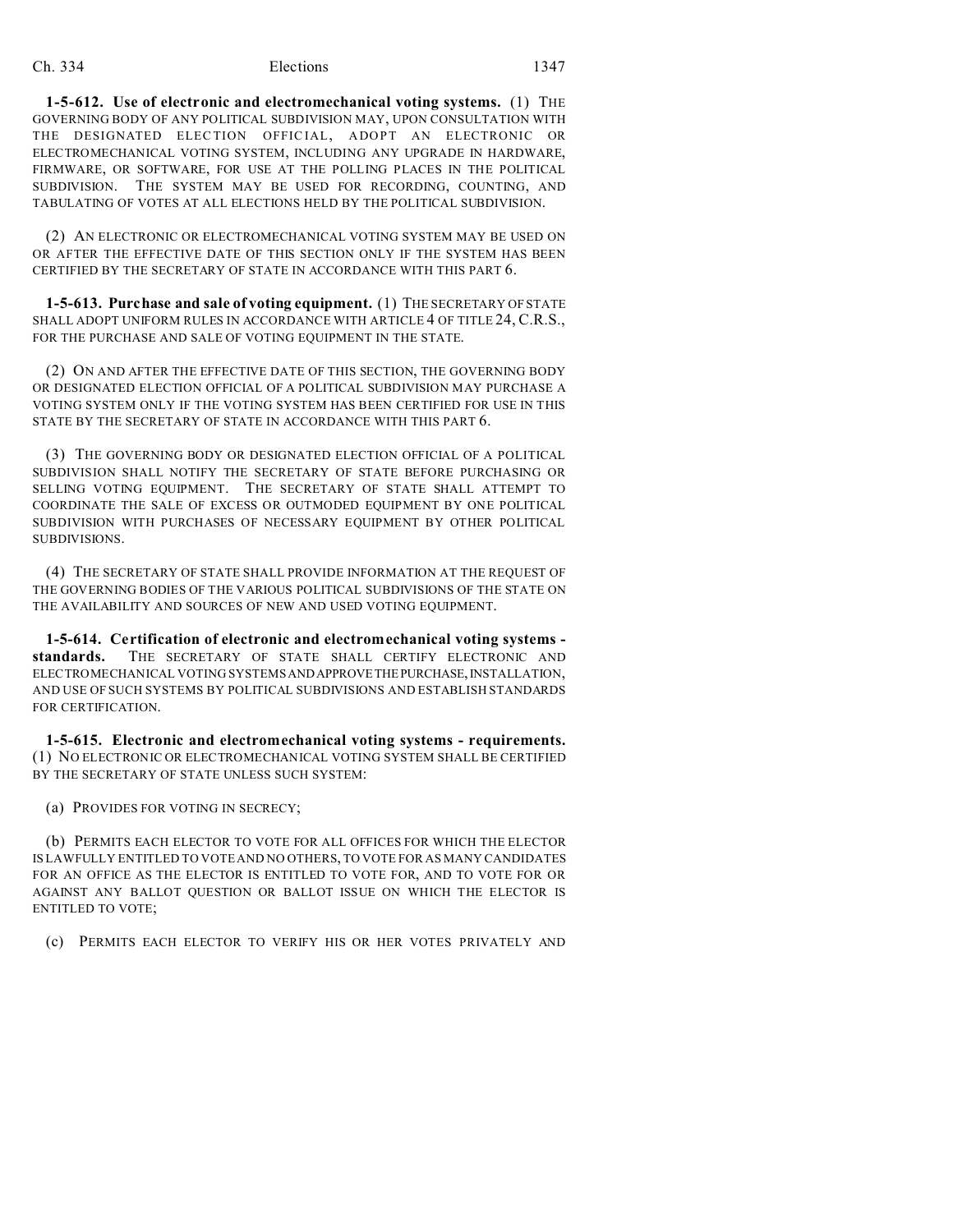INDEPENDENTLY BEFORE THE BALLOT IS CAST;

(d) PERMITS EACH ELECTOR PRIVATELY AND INDEPENDENTLY TO CHANGE THE BALLOT OR CORRECT ANY ERROR BEFORE THE BALLOT IS CAST, INCLUDING BY VOTING A REPLACEMENT BALLOT IF THE ELECTOR IS OTHERWISE UNABLE TO CHANGE THE BALLOT OR CORRECT AN ERROR;

(e) IF THE ELECTOR OVERVOTES:

(I) NOTIFIES THE ELECTOR BEFORE THE BALLOT IS CAST THAT THE ELECTOR HAS OVERVOTED;

(II) NOTIFIES THE ELECTOR BEFORE THE VOTE IS CAST THAT AN OVERVOTE FOR ANY OFFICE, BALLOT QUESTION, OR BALLOT ISSUE WILL NOT BE COUNTED; AND

(III) GIVES THE ELECTOR THE OPPORTUNITY TO CORRECT THE BALLOT BEFORE THE BALLOT IS CAST;

(f) DOES NOT RECORD A VOTE FOR ANY OFFICE, BALLOT QUESTION, OR BALLOT ISSUE THAT IS OVERVOTED ON A BALLOT CAST BY AN ELECTOR;

(g) FOR ELECTRONIC AND ELECTROMECHANICAL VOTING SYSTEMS USING BALLOT CARDS, ACCEPTS AN OVERVOTED OR UNDERVOTED BALLOT IF THE ELECTOR CHOOSES TO CAST THE BALLOT, BUT IT DOES NOT RECORD A VOTE FOR ANY OFFICE, BALLOT QUESTION, OR BALLOT ISSUE THAT HAS BEEN OVERVOTED;

(h) IN A PRIMARY ELECTION, PERMITS EACH ELECTOR TO VOTE ONLY FOR A CANDIDATE SEEKING NOMINATION BY THE POLITICAL PARTY WITH WHICH THE ELECTOR IS AFFILIATED;

(i) IN A PRESIDENTIAL ELECTION, PERMITS EACH ELECTOR TO VOTE BY A SINGLE OPERATION FOR ALL PRESIDENTIAL ELECTORS OF A PAIR OF CANDIDATES FOR PRESIDENT AND VICE PRESIDENT;

(j) DOES NOT USE A DEVICE FOR THE PIERCING OF BALLOTS BY THE ELECTOR;

(k) PROVIDES A METHOD FOR WRITE-IN VOTING;

(l) COUNTS VOTES CORRECTLY;

(m) CAN TABULATE THE TOTAL NUMBER OF VOTES FOR EACH CANDIDATE FOR EACH OFFICE AND THE TOTAL NUMBER OF VOTES FOR AND AGAINST EACH BALLOT QUESTION AND BALLOT ISSUE FOR THE POLLING PLACE;

(n) CAN TABULATE VOTES FROM BALLOTS OF DIFFERENT POLITICAL PARTIES AT THE SAME POLLING PLACE IN A PRIMARY ELECTION;

(o) CAN AUTOMATICALLY PRODUCE VOTE TOTALS FOR THE POLLING PLACE IN PRINTED FORM; AND

(p) SAVES AND PRODUCES THE RECORDS NECESSARY TO AUDIT THE OPERATION OF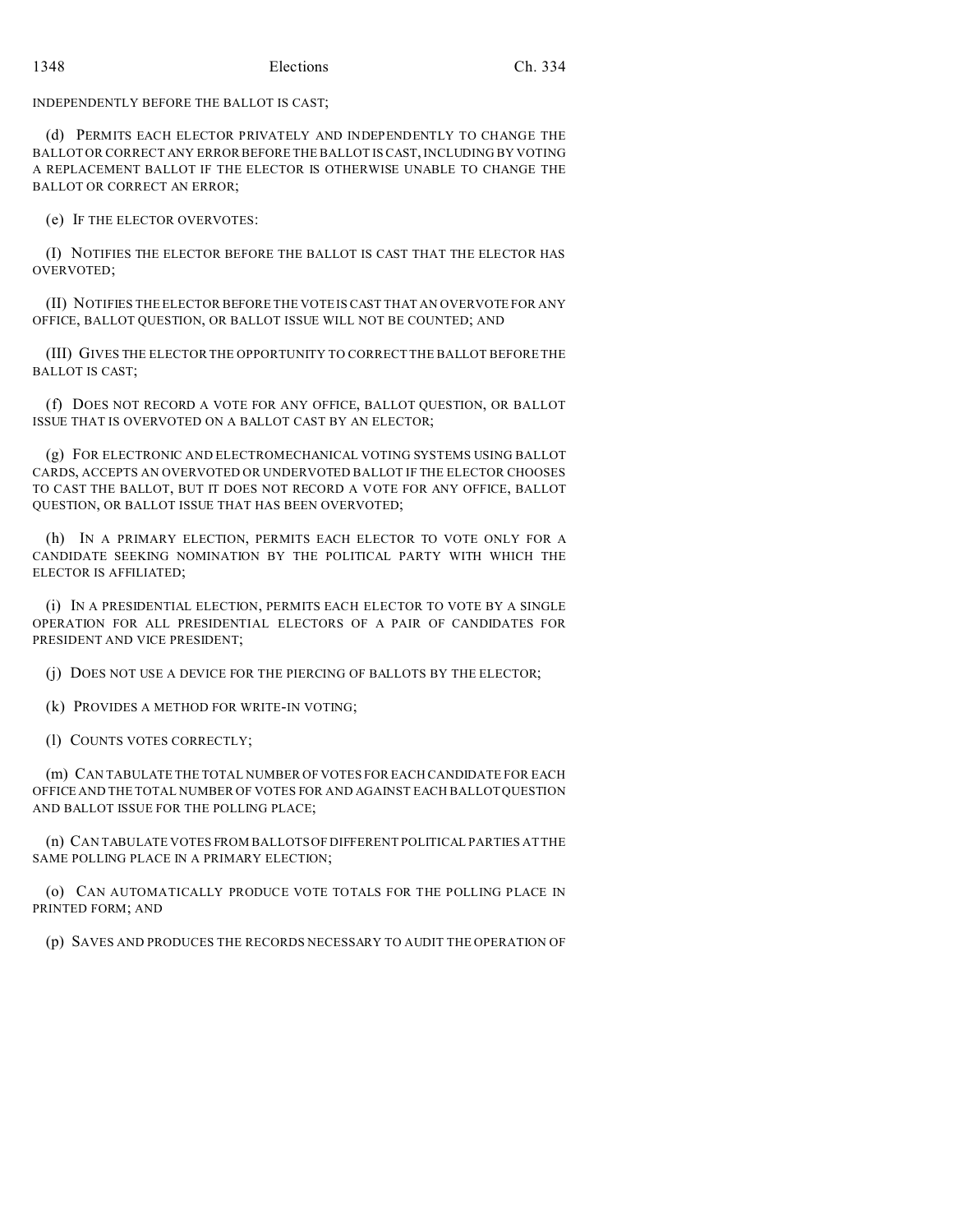THE ELECTRONIC OR ELECTROMECHANICAL VOTING SYSTEM, INCLUDING A PERMANENT PAPER RECORD WITH A MANUAL AUDIT CAPACITY.

(2) THE PERMANENT PAPER RECORD PRODUCED BY THE ELECTRONIC OR ELECTROMECHANICAL VOTING SYSTEM SHALL BE AVAILABLE AS AN OFFICIAL RECORD FOR ANY RECOUNT CONDUCTED FOR ANY ELECTION IN WHICH THE SYSTEM WAS USED.

**1-5-616. Electronic and electromechanical voting systems - standards procedures.** (1) THE SECRETARY OF STATE SHALL ADOPT RULES IN ACCORDANCE WITH ARTICLE 4 OF TITLE 24, C.R.S., THAT ESTABLISH MINIMUM STANDARDS FOR ELECTRONIC AND ELECTROMECHANICAL VOTING SYSTEMS REGARDING:

(a) FUNCTIONAL REQUIREMENTS;

- (b) PERFORMANCE LEVELS;
- (c) PHYSICAL AND DESIGN CHARACTERISTICS;
- (d) DOCUMENTATION REQUIREMENTS;
- (e) EVALUATION CRITERIA;
- (f) AUDIT CAPACITY;
- (g) SECURITY REQUIREMENTS;
- (h) TELECOMMUNICATIONS REQUIREMENTS; AND
- (i) ACCESSIBILITY.

(2) THE SECRETARY OF STATE MAY REVIEW THE RULES ADOPTED PURSUANT TO SUBSECTION (1) OF THIS SECTION GOVERNING STANDARDS FOR CERTIFICATION OF ELECTRONIC OR ELECTROMECHANICAL VOTING SYSTEMS TO DETERMINE THE ADEQUACY ANDEFFECTIVENESS OF THE RULES IN ASSURING THAT ELECTIONS ACHIEVE THE STANDARDS ESTABLISHED BY SECTION 1-1-103.

(3) THE SECRETARY OF STATE SHALL ADOPT RULES IN ACCORDANCE WITH ARTICLE 4 OF TITLE 24,C.R.S., TO ACHIEVE THE STANDARDS ESTABLISHED BY SECTION 1-1-103 FOR THE PROCEDURES OF VOTING, INCLUDING WRITE-IN VOTING, AND OF COUNTING, TABULATING, AND RECORDING VOTES BY ELECTRONIC OR ELECTROMECHANICAL VOTING SYSTEMS USED IN THIS STATE.

(4) THE SECRETARY OF STATE SHALL ADAPT THE STANDARDS FOR CERTIFICATION OF ELECTRONIC OR ELECTROMECHANICAL VOTING SYSTEMS ESTABLISHED BY RULE PURSUANT TO SUBSECTION (1) OF THIS SECTION TO ENSURE THAT NEW TECHNOLOGIES THAT MEET THE REQUIREMENTS FOR SUCH SYSTEMS ARE CERTIFIED IN A TIMELY MANNERANDAVAILABLE FOR SELECTION BY POLITICAL SUBDIVISIONS AND MEET USER STANDARDS.

(5) (a) EACH DESIGNATED ELECTION OFFICIAL SHALL ESTABLISH WRITTEN PROCEDURES TO ENSURE THE ACCURACY AND SECURITY OF VOTING IN THE POLITICAL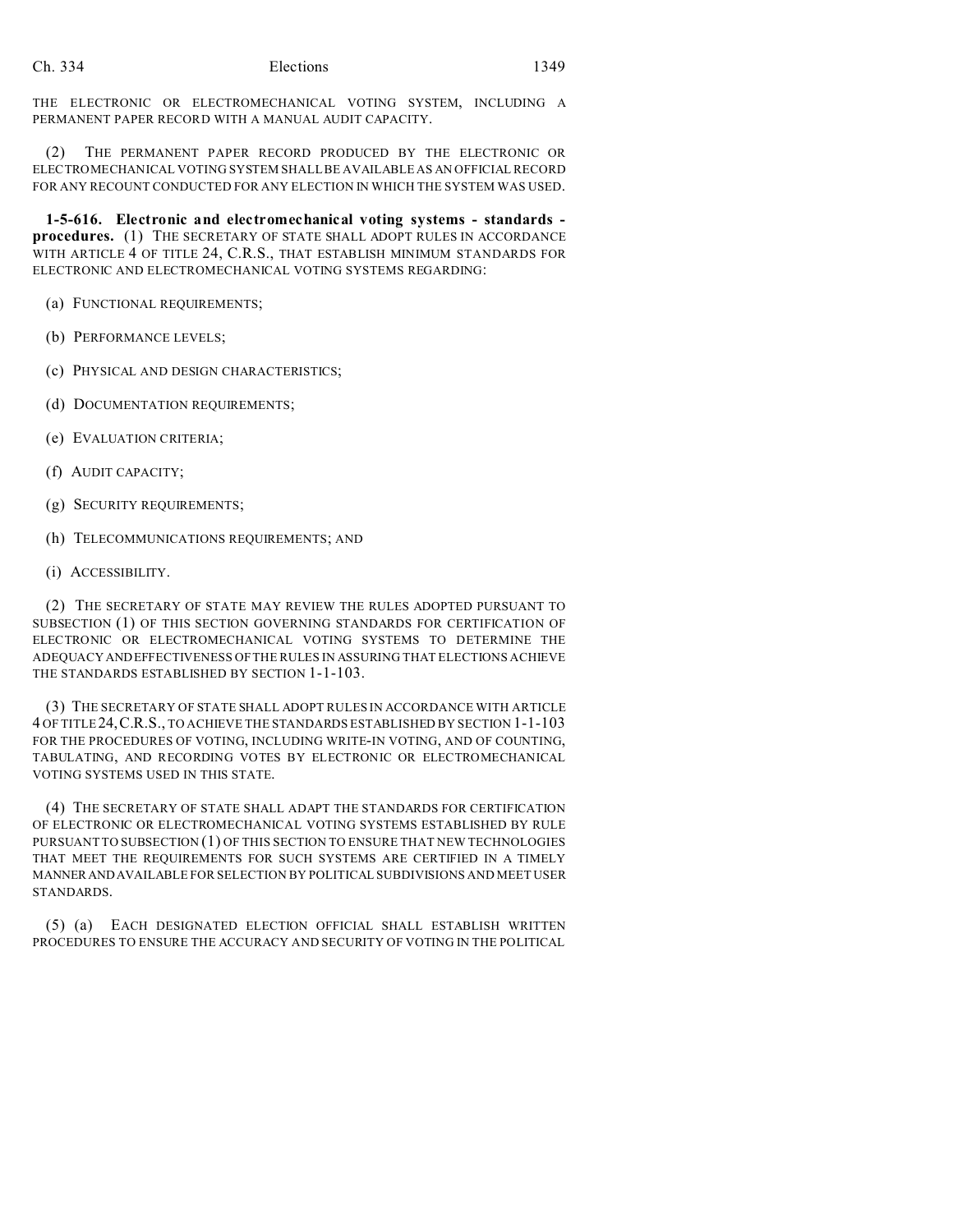SUBDIVISION. THE SECRETARY OF STATE SHALL REVIEW ALL SUCH PROCEDURES.

(b) EACH DESIGNATED ELECTION OFFICIAL SHALL SUBMIT ANY REVISIONS TO THE ACCURACY AND SECURITY PROCEDURES TO THE SECRETARY OF STATE NO LESS THAN SIXTY DAYS BEFORE THE FIRST ELECTION IN WHICH THE PROCEDURES WILL BE USED. THE SECRETARY OF STATE SHALL NOTIFY THE DESIGNATED ELECTION OFFICIAL OF THE APPROVAL OR DISAPPROVAL OF SAID REVISIONS NO LATER THAN FIFTEEN DAYS AFTER THE SECRETARY OF STATE RECEIVES THE SUBMISSION.

**1-5-617. Examination - testing - certification.** (1) (a) AFTER AN ELECTRONIC OR ELECTROMECHANICAL VOTING SYSTEM IS TESTED IN ACCORDANCE WITH SECTION 1-5-608.5, THE VOTING SYSTEM PROVIDER MAY SUBMIT THE SYSTEM TO THE SECRETARY OF STATE FOR CERTIFICATION.

(b) THE SECRETARY OF STATE SHALL EXAMINE EACH ELECTRONIC OR ELECTROMECHANICAL VOTING SYSTEM SUBMITTED FOR CERTIFICATION AND DETERMINE WHETHER THE SYSTEM COMPLIES WITH THE REQUIREMENTS OF SECTION 1-5-615 AND THE STANDARDS ESTABLISHED UNDER SECTION 1-5-616.

(c) THE SECRETARY OF STATE SHALL DECIDE WHETHER TO CERTIFY AN ELECTRONIC OR ELECTROMECHANICAL VOTING SYSTEM WITHIN NINETY DAYS AFTER THE SYSTEM IS SUBMITTED FOR CERTIFICATION.

(2) THE SECRETARY OF STATE SHALL APPOINT ONE OR MORE EXPERTS IN THE FIELDS OF DATA PROCESSING, MECHANICAL ENGINEERING, OR PUBLIC ADMINISTRATION TO ASSIST IN THE EXAMINATION AND TESTING OF ELECTRONIC OR ELECTROMECHANICAL VOTING SYSTEMS SUBMITTED FOR CERTIFICATION AND TO PRODUCE A WRITTEN REPORT ON EACH SYSTEM.

(3) NEITHER THE SECRETARY OF STATE NOR ANY EXAMINER SHALL HAVE ANY PECUNIARY INTEREST IN ANY VOTING EQUIPMENT.

(4) WITHIN THIRTY DAYS AFTER DECIDING TO CERTIFY AN ELECTRONIC OR ELECTROMECHANICAL VOTING SYSTEM, THE SECRETARY OF STATE SHALL MAKE A REPORT ON THE SYSTEM CONTAINING A DESCRIPTION OF THE SYSTEM AND ITS OPERATION, WITH DRAWINGS OR PHOTOGRAPHS SHOWING THE SYSTEM. THE SECRETARY OF STATE SHALL SEND A NOTICE OF CERTIFICATION AND A COPY OF THE REPORT TO THE VOTING SYSTEM PROVIDER THAT SUBMITTED THE SYSTEM FOR CERTIFICATION. THE SECRETARY OF STATE SHALL NOTIFY THE GOVERNING BODIES OF THE POLITICAL SUBDIVISIONS OF THE STATE OF THE CERTIFICATION AND MAKE THE NOTICE OF CERTIFICATION AND REPORT AVAILABLE TO THEM UPON REQUEST.

(5) THE DESIGNATED ELECTION OFFICIAL OF A POLITICAL SUBDIVISION THAT PLANS TO USE AN ELECTRONIC OR ELECTROMECHANICAL VOTING SYSTEM THAT HAS BEEN CERTIFIED IN ACCORDANCE WITH THIS SECTION SHALL APPLY TO THE SECRETARY OF STATE FOR APPROVAL OF THE PURCHASE, INSTALLATION, AND USE OF THE SYSTEM. THE SECRETARY OF STATE SHALL PRESCRIBE THE FORM AND PROCEDURE OF THE APPLICATION BY RULE IN ACCORDANCE WITH ARTICLE 4 OF TITLE 24, C.R.S.

(6) THE SECRETARY OF STATE MAY PROVIDE TECHNICAL ASSISTANCE TO DESIGNATED ELECTION OFFICIALS ON ISSUES RELATED TO THE CERTIFICATION OF THE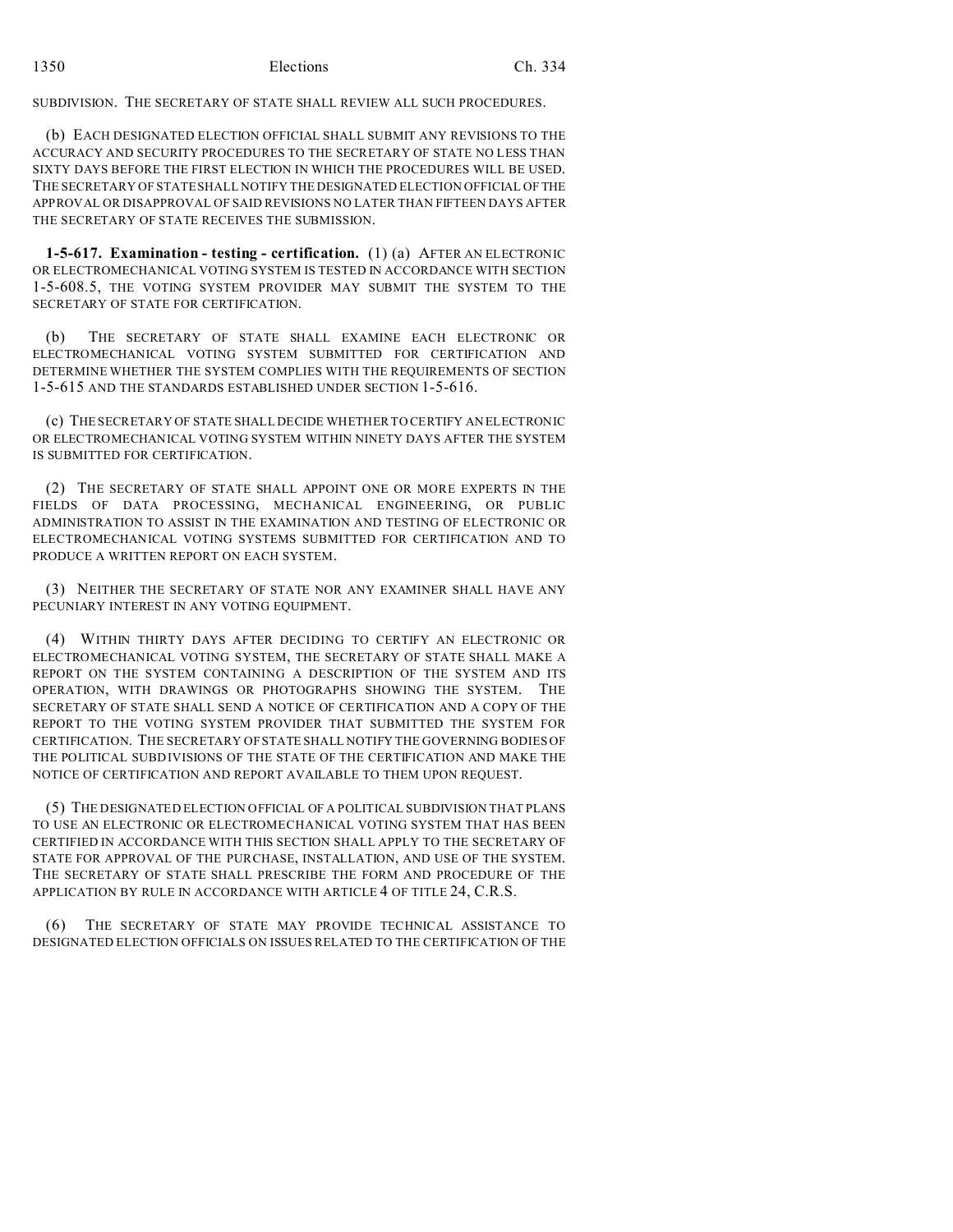PURCHASE, INSTALLATION, AND USE OF ELECTRONIC AND ELECTROMECHANICAL VOTING SYSTEMS BY A POLITICAL SUBDIVISION.

**1-5-618. Modification of electronic and electromechanical voting systems definitions.** (1) AFTER AN ELECTRONIC OR ELECTROMECHANICAL VOTING SYSTEM HAS BEEN CERTIFIED BY THE SECRETARY OF STATE, A POLITICAL SUBDIVISION MAY NOT ADOPT ANY MODIFICATION OF THE SYSTEM UNTIL THE MODIFICATION IS CERTIFIED BY THE SECRETARY OF STATE. A PERSON DESIRING APPROVAL OF A MODIFICATION SHALL SUBMIT A WRITTEN APPLICATION FOR APPROVAL TO THE SECRETARY OF STATE.

(2) THE REQUIREMENTS FOR APPROVAL OF A MODIFIED ELECTRONIC OR ELECTROMECHANICAL VOTING SYSTEM ARE THE SAME AS THOSE PRESCRIBED BY THIS PART 6 FOR THE INITIAL CERTIFICATION OF THE SYSTEM.

(3) THE SECRETARY OF STATE SHALL APPROVE THE MODIFIED ELECTRONIC OR ELECTROMECHANICAL VOTING SYSTEM BY WRITTEN ORDER IF THE MODIFIED SYSTEM SATISFIES THE APPLICABLE REQUIREMENTS FOR CERTIFICATION.

(4) IF THE SECRETARY OF STATE DOES NOT APPROVE THE MODIFIED DESIGN, THE SECRETARY OF STATE SHALL BY WRITTEN ORDER:

(a) INVITE THE APPLICANT TO SUBMIT ADDITIONAL INFORMATION IN SUPPORT OF THE APPLICATION, SUBMIT THE MODIFIED ELECTRONIC OR ELECTROMECHANICAL VOTING SYSTEM ITSELF, OR BOTH; OR

(b) REQUIRE AN EXAMINATION OF THE MODIFIED ELECTRONIC OR ELECTROMECHANICAL VOTING SYSTEM BY INDEPENDENT EXAMINERS.

(5) AFTER EXAMINING THE ADDITIONAL INFORMATION, THE MODIFIED ELECTRONIC OR ELECTROMECHANICAL VOTING SYSTEM, OR THE REPORT OF AN INDEPENDENT EXAMINER SUBMITTED PURSUANT TO SUBSECTION (4) OF THIS SECTION, THE SECRETARY OF STATE SHALL APPROVE THE MODIFIED SYSTEM BY WRITTEN ORDER IF THE SYSTEM SATISFIES THE APPLICABLE REQUIREMENTS FOR CERTIFICATION.

(6) IF A MODIFICATION TO A CERTIFIED ELECTRONIC OR ELECTROMECHANICAL VOTING SYSTEM DOES NOT SATISFY THE APPLICABLE REQUIREMENTS FOR CERTIFICATION, THE SECRETARY OF STATE SHALL SUSPEND THE SALE OF THE SYSTEM IN THIS STATE UNTIL THE SYSTEM SATISFIES THE REQUIREMENTS FOR CERTIFICATION.

(7) FOR PURPOSES OF THIS SECTION, "MODIFICATION" MEANS A REVISION OR A NEW RELEASE OF AN ELECTRONIC OR ELECTROMECHANICAL VOTING SYSTEM.

**1-5-619. Temporary use of electronic and electromechanical voting systems.** (1) AFTER AN ELECTRONIC OR ELECTROMECHANICAL VOTING SYSTEM HAS BEEN TESTED IN ACCORDANCE WITH SECTION 1-5-608.5 BUT HAS NOT YET BEEN CERTIFIED BY THE SECRETARY OF STATE, A VOTING SYSTEM PROVIDER OR DESIGNATED ELECTION OFFICIAL MAY APPLY TO THE SECRETARY OF STATE FOR TEMPORARY APPROVAL OF THE SYSTEM.

(2) THE SECRETARY OF STATE SHALL, BY RULE ADOPTED IN ACCORDANCE WITH ARTICLE 4 OF TITLE 24, C.R.S., ESTABLISH STANDARDS AND PROCEDURES FOR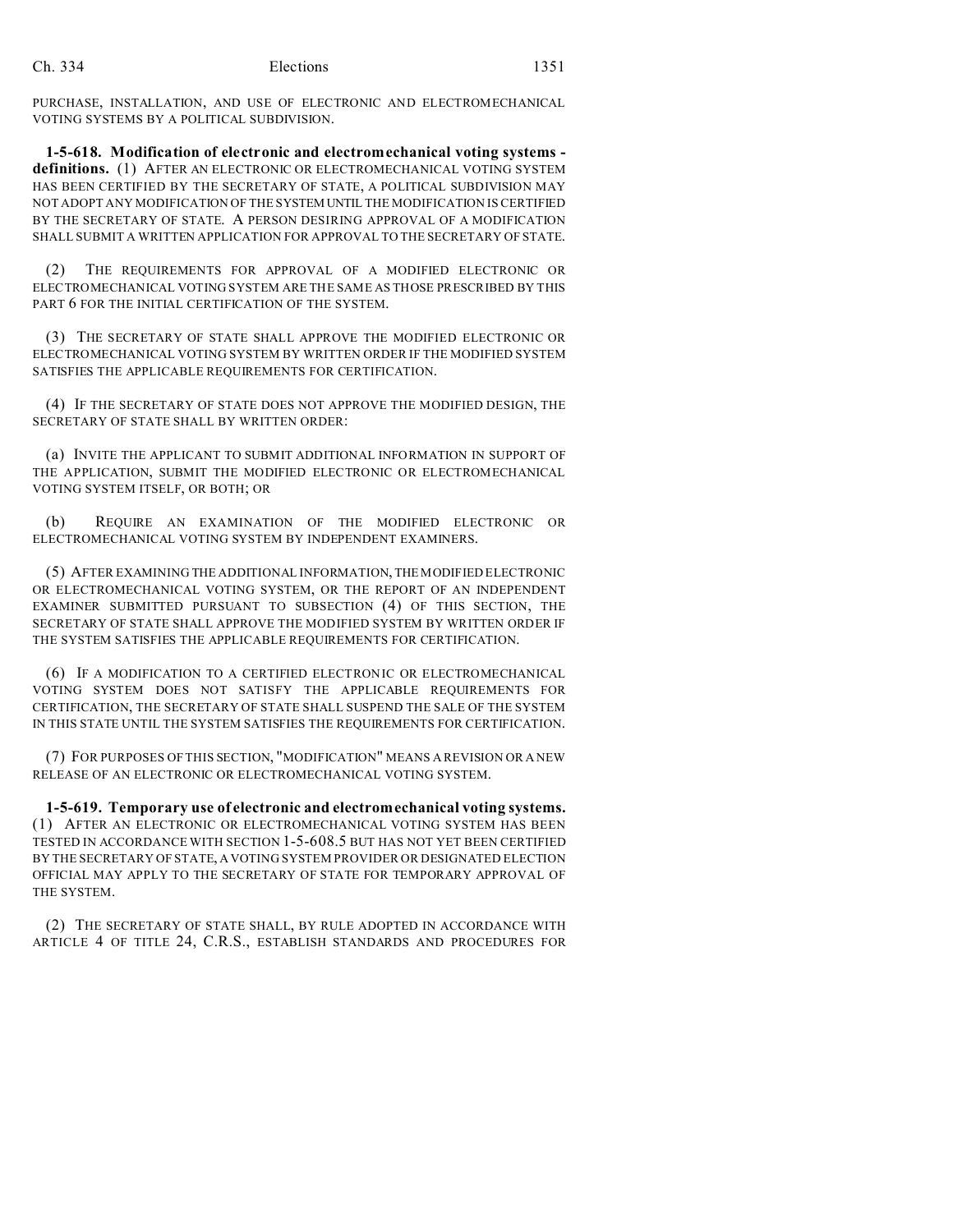# TEMPORARY APPROVAL OF ELECTRONIC ANDELECTROMECHANICAL VOTING SYSTEMS.

(3) AN ELECTRONIC OR ELECTROMECHANICAL VOTING SYSTEM MAY BE TEMPORARILY APPROVED FOR A TOTAL OF NO MORE THAN ONE YEAR, AND THE SECRETARY OF STATE MAY REVOKE SUCH APPROVAL AT ANY TIME. TEMPORARY APPROVAL OF A SYSTEM SHALL NOT SUPERSEDE THE CERTIFICATION REQUIREMENTS OF THIS PART 6.

(4) A TEMPORARILY APPROVED ELECTRONIC OR ELECTROMECHANICAL VOTING SYSTEM MAY NOT BE USED IN ANY ELECTION WITHOUT THE WRITTEN AUTHORIZATION OF THE SECRETARY OF STATE.

(5) A DESIGNATED ELECTION OFFICIAL MAY ENTER INTO A CONTRACT TO RENT OR LEASE A TEMPORARILY APPROVED ELECTRONIC OR ELECTROMECHANICAL VOTING SYSTEM FOR A SPECIFIC ELECTION WITH THE APPROVAL OF THE SECRETARY OF STATE. A POLITICAL SUBDIVISION SHALL NOT ACQUIRE TITLE TO A TEMPORARILY APPROVED SYSTEM.

(6) THE USE OF A TEMPORARILY APPROVED ELECTRONIC OR ELECTROMECHANICAL VOTING SYSTEM SHALL BE VALID FOR ALL PURPOSES.

**1-5-620. Electronic or electromechanical voting system information software.** WHEN A POLITICAL SUBDIVISION PURCHASES OR ADOPTS AN ELECTRONIC OR ELECTROMECHANICAL VOTING SYSTEM, THE VENDOR OF THE SYSTEM SHALL SEND TO THE SECRETARY OF STATE COPIES OF THE SOFTWARE USER AND OPERATOR MANUALS, AND ANY OTHER INFORMATION, SPECIFICATIONS, OR DOCUMENTATION REQUIRED BY THE SECRETARY OF STATE RELATING TO A CERTIFIED SYSTEM AND ITS EQUIPMENT. ANY SUCH INFORMATION OR MATERIALS THAT ARE NOT ON FILE WITH AND APPROVED BY THE SECRETARY OF STATE, INCLUDING ANY UPDATED OR MODIFIED MATERIALS, SHALL NOT BE USED IN AN ELECTION.

**1-5-621. Compliance - definitions.** (1) NOTWITHSTANDING ANY PROVISION OF LAW TO THE CONTRARY, UPON FILING OF A COMPLAINT, THE SECRETARY OF STATE SHALL INVESTIGATE THE COMPLAINT AND MAY REVIEW OR INSPECT THE ELECTRONIC OR ELECTROMECHANICAL VOTING SYSTEM OF A POLITICAL SUBDIVISION AT ANY TIME, INCLUDING ELECTION DAY, TO DETERMINE WHETHER THE SYSTEM COMPLIES WITH THE APPLICABLE REQUIREMENTS OF THIS PART 6 OR DEVIATES FROM A CERTIFIED SYSTEM.

(2) A VOTING SYSTEM PROVIDER OR A DESIGNATED ELECTION OFFICIAL USING AN ELECTRONIC OR ELECTROMECHANICAL VOTING SYSTEM SHALL GIVE NOTICE TO THE SECRETARY OF STATE WITHIN TWENTY-FOUR HOURS OF A MALFUNCTION OF ITS SYSTEM IN PREPARATION FOR OR DURING AN ELECTION. THE NOTICE MAY BE VERBAL OR IN WRITING. FOR PURPOSES OF THIS SECTION, "MALFUNCTION" MEANS A DEVIATION FROM A CORRECT VALUE IN A VOTING SYSTEM.

(3) UPON RECEIPT OF THE NOTICE SENT PURSUANT TO SUBSECTION (2) OF THIS SECTION, THE SECRETARY OF STATE SHALL DETERMINE WHETHER FURTHER INFORMATION ON THE MALFUNCTION IS REQUIRED. AT THE WRITTEN OR VERBAL REQUEST OF THE SECRETARY OF STATE, THE VOTING SYSTEM PROVIDER OR DESIGNATED ELECTION OFFICIAL SHALL SUBMIT A REPORT TO THE SECRETARY OF STATE'S OFFICE DESCRIBING THE REPROGRAMMING OR OTHER ACTIONS NECESSARY TO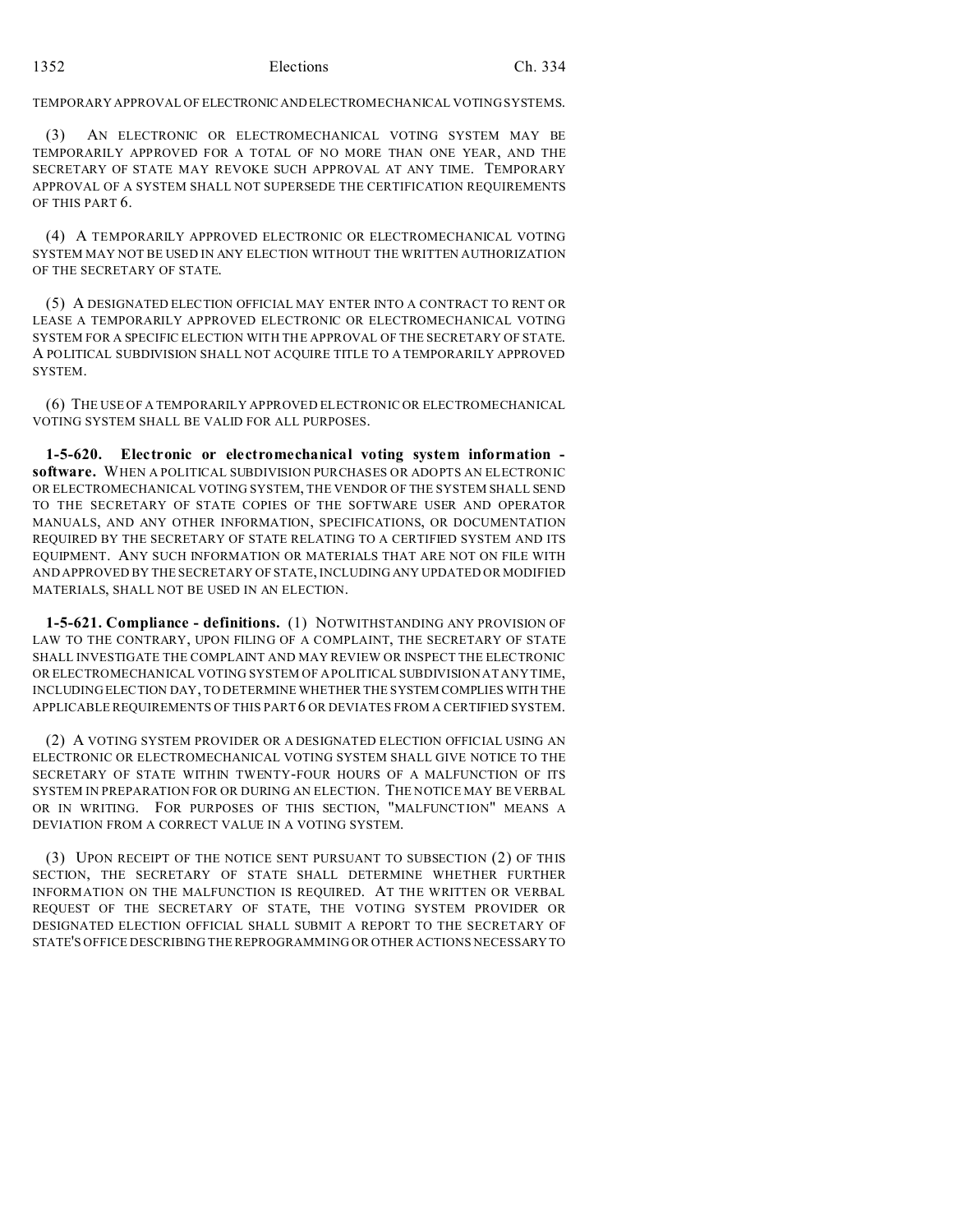CORRECT THE MALFUNCTION OF THE ELECTRONIC OR ELECTROMECHANICAL VOTING SYSTEM. THE REPORT SHALL INDICATE WHETHER PERMANENT CHANGES ARE NECESSARY TO PREVENT SIMILAR MALFUNCTIONS IN THE FUTURE. THE REPORT SHALL BE SUBMITTED WITHIN THIRTY DAYS AFTER THE DATE OF THE REQUEST BY THE SECRETARY OF STATE. FAILURE TO SUBMIT THE REPORT WITHIN THE REQUIRED PERIOD SHALL BE GROUNDS TO DECERTIFY THE SYSTEM. A COPY OF THE REPORT SHALL BE ATTACHED TO THE MOST RECENT CERTIFICATION OF THE SYSTEM ON FILE IN THE SECRETARY OF STATE'S OFFICE. THE SECRETARY OF STATE SHALL DISTRIBUTE A COPY OF THE REPORT TO ALL POLITICAL SUBDIVISIONS THAT USE THE SYSTEM.

(4) IF THE SECRETARY OF STATE DETERMINES AFTER INSPECTING AN ELECTRONIC OR ELECTROMECHANICAL VOTING SYSTEM OR REVIEWING THE REPORTS SUBMITTED PURSUANT TO SUBSECTION (3) OF THIS SECTION THAT THE SYSTEM DOES NOT COMPLY WITH APPLICABLE STANDARDS OR DEVIATES FROM A CERTIFIED SYSTEM, THE SECRETARY SHALL BY WRITTEN ORDER:

(a) SPECIFY ACTIONS TO REMEDY THE DEFECT IN THE ELECTRONIC OR ELECTROMECHANICAL VOTING SYSTEM AND DIRECT THE DESIGNATED ELECTION OFFICIAL OR VOTING SYSTEM PROVIDER, AS APPROPRIATE, TO PERFORM SUCH ACTIONS;

(b) PROHIBIT THE USE OF THE ELECTRONIC OR ELECTROMECHANICAL VOTING SYSTEM OR ANY PART OF THE SYSTEM BY A POLITICAL SUBDIVISION THAT ADOPTED THE SYSTEM FOR USE IN AN ELECTION UNTIL THE ACTIONS TO REMEDY THE DEFECT ARE PERFORMED AND APPROVED BY THE SECRETARY OF STATE;

(c) LIMIT THE USE OF THE ELECTRONIC OR ELECTROMECHANICAL VOTING SYSTEM OR ANY PART OF THE SYSTEM TO CIRCUMSTANCES OR CONDITIONS STATED IN THE ORDER; OR

(d) DECERTIFY THE ELECTRONIC OR ELECTROMECHANICAL VOTING SYSTEM.

(5) UPON DECERTIFICATION OF AN ELECTRONIC OR ELECTROMECHANICAL VOTING SYSTEM, THE SECRETARY OF STATE SHALL NOTIFY ALL POLITICAL SUBDIVISIONS THAT USE THE SYSTEM AND THE PROVIDERS OF THE SYSTEM THAT THE CERTIFICATION OF THE SYSTEM FOR USE AND SALE IN THIS STATE IS WITHDRAWN. THE NOTICE SHALL BE IN WRITING AND SHALL INDICATE THE REASONS FOR THE DECERTIFICATION OF THE SYSTEM AND THE EFFECTIVE DATE OF THE DECERTIFICATION.

(6) WITHIN THIRTY DAYS AFTER RECEIVING NOTICE FROM THE SECRETARY OF STATE OF THE DECERTIFICATION OF AN ELECTRONIC OR ELECTROMECHANICAL VOTING SYSTEM, A POLITICAL SUBDIVISION OR PROVIDER OF A VOTING SYSTEM THAT IS DECERTIFIED MAY REQUEST IN WRITING THAT THE SECRETARY OF STATE RECONSIDER ITS DECISION TO DECERTIFY THE ELECTRONIC OR ELECTROMECHANICAL VOTING SYSTEM. UPON RECEIPT OF THE REQUEST, THE SECRETARY OF STATE SHALL HOLD A PUBLIC HEARING TO RECONSIDER THE DECISION TO DECERTIFY THE SYSTEM. ANY INTERESTED PARTY MAY SUBMIT TESTIMONY OR DOCUMENTATION IN SUPPORT OF OR IN OPPOSITION TO THE DECISION TO DECERTIFY THE SYSTEM. FOLLOWING THE HEARING, THE SECRETARY OF STATE MAY AFFIRM OR REVERSE THE DECISION.

(7) THE SECRETARY OF STATE SHALL AMEND OR RESCIND AN ORDER ISSUED UNDER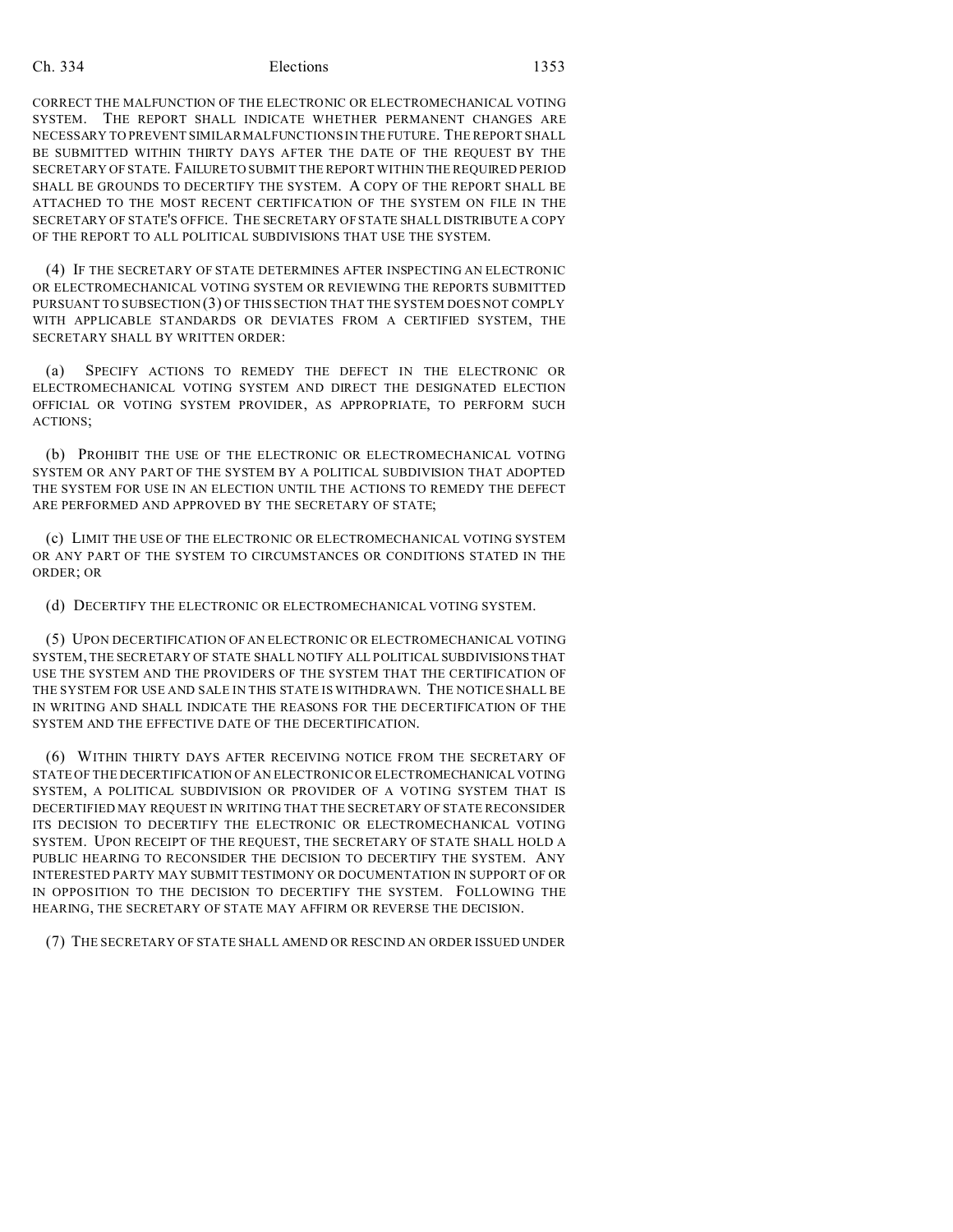THIS SECTION IF THE SECRETARY OF STATE DETERMINES THAT THE ELECTRONIC OR ELECTROMECHANICAL VOTING SYSTEM HAS BEEN MODIFIED TO COMPLY WITH APPLICABLE STANDARDS OR NO LONGER DEVIATES FROM THE CERTIFIED SYSTEM.

**SECTION 15.** Article 5 of title 1, Colorado Revised Statutes, is amended BY THE ADDITION OF A NEW PART to read:

#### PART 7

## ACCESSIBILITY FOR ELECTORS WITH DISABILITIES

**1-5-701. Legislative declaration - federal funds.** (1) THE GENERAL ASSEMBLY HEREBY FINDS AND DECLARES THAT:

(a) IT IS THE INTENT OF THE GENERAL ASSEMBLY THAT ALL STATE REQUIREMENTS SHOULD MEET OR EXCEED THE MINIMUM FEDERAL REQUIREMENTS FOR ACCESSIBILITY OF VOTING SYSTEMS AND POLLING PLACES TO PERSONS WITH DISABILITIES.

(b) ALL STATE LAWS, RULES, STANDARDS, AND CODES GOVERNING VOTING SYSTEMS AND POLLING PLACE ACCESSIBILITY SHALL BE MAINTAINED TO ENSURE THAT THE STATE IS ELIGIBLE FOR FEDERAL FUNDS.

**1-5-702. Definitions.** AS USED IN THIS PART 7, UNLESS THE CONTEXT OTHERWISE REQUIRES:

(1) "ACCESSIBLE VOTER INTERFACE DEVICE" MEANS A DEVICE THAT COMMUNICATES VOTING INSTRUCTIONS AND THE INFORMATION ON THEBALLOT TO AN ELECTOR AND ALLOWS THE ELECTOR TO SELECT AND VOTE FOR CANDIDATES, BALLOT QUESTIONS, AND BALLOT ISSUES IN ACCORDANCE WITH THE STANDARDS IN SECTION 1-5-704.

(2) "ALTERNATIVE FORMATS" HAS THE SAME MEANING ASCRIBED IN THE FEDERAL "AMERICANS WITH DISABILITIES ACT OF 1990", AS AMENDED, (P.L. NO. 101-336), CODIFIED AT 42 U.S.C. 12101 ET SEQ., INCLUDING SPECIFICALLY THE TECHNICAL ASSISTANCE MANUALS PROMULGATED THEREUNDER.

(3) "TACTILE INPUT DEVICE" MEANS A DEVICE SUCH AS A KEYBOARD WITH WHICH AN ELECTOR PROVIDES INFORMATION TO A VOTING SYSTEM BY TOUCHING THE DEVICE.

**1-5-703. Accessibility of polling places to persons with disabilities.** (1) EACH POLLING PLACE SHALL BE MADE ACCESSIBLE TO PERSONS WITH DISABILITIES BY COMPLYING WITH THE FOLLOWING STANDARDS OF ACCESSIBILITY:

(a) DOORS, ENTRANCES, AND EXITS USED TO ENTER OR EXIT THE POLLING PLACE SHALL HAVE A MINIMUM WIDTH OF THIRTY-TWO INCHES.

(b) ANY CURB ADJACENT TO THE MAIN ENTRANCE TO A POLLING PLACE SHALL HAVE CURB CUTS OR TEMPORARY RAMPS.

(c) ANY STEPS NECESSARILY USED TO ENTER THE POLLING PLACE SHALL HAVE A TEMPORARY HANDRAIL AND RAMP WITH EDGE PROTECTION.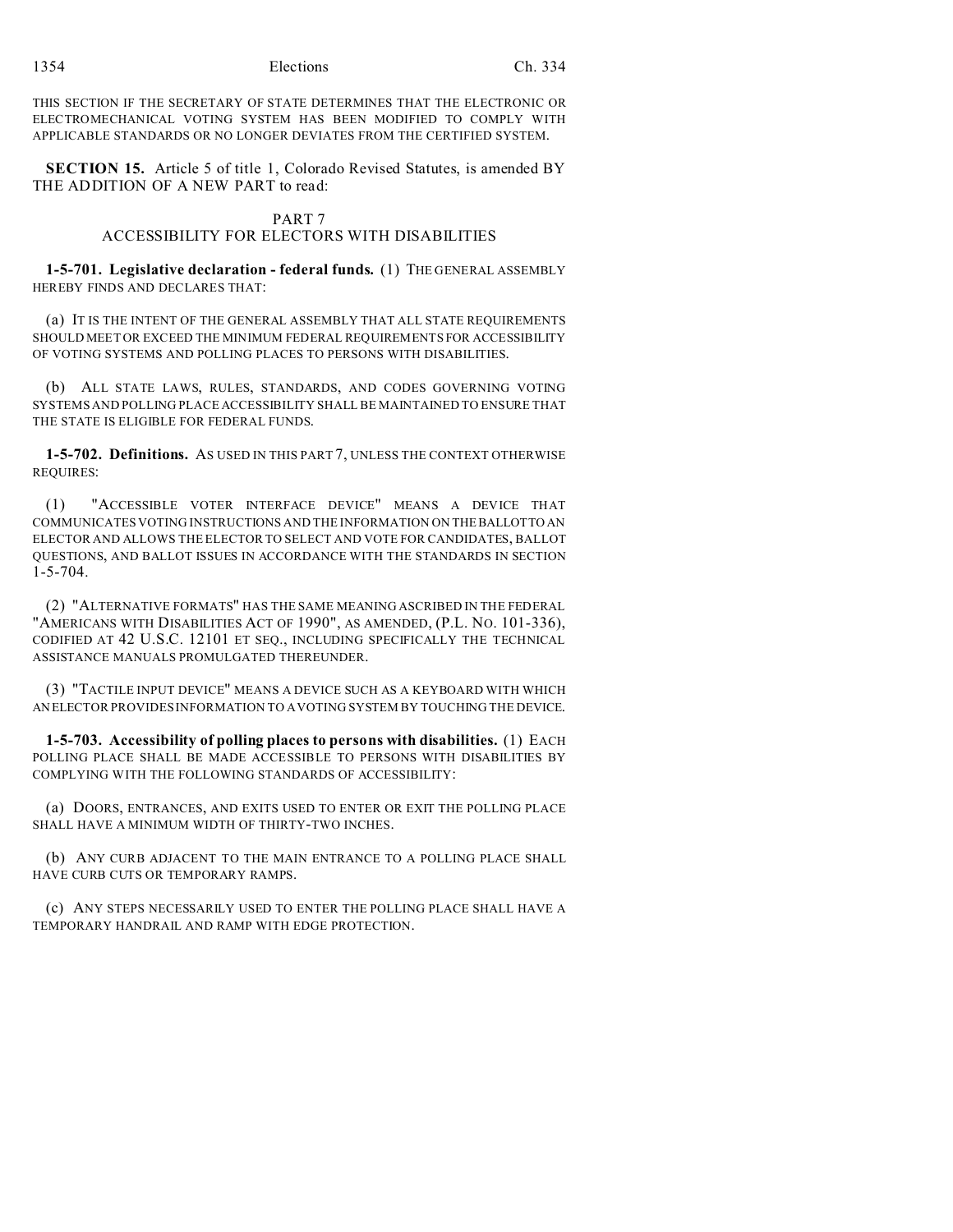(d) AT THE POLLING PLACE, NO BARRIER SHALL IMPEDE THE PATH OF ELECTORS WITH DISABILITIES TO THE VOTING BOOTH.

(2) EMERGENCY POLLING PLACES ARE EXEMPT FROM COMPLIANCE WITH THIS SECTION.

(3) EXCEPT AS OTHERWISE PROVIDED IN SUBSECTION (2) OF THIS SECTION, A DESIGNATED ELECTION OFFICIAL SHALL ONLY SELECT AS POLLING PLACES SITES THAT MEET THE STANDARDS OF ACCESSIBILITY SET FORTH IN SUBSECTION (1) OF THIS SECTION.

(4) BEFORE SELECTING POLLING PLACES, THE DESIGNATED ELECTION OFFICIAL SHALL SUBMIT TO THE SECRETARY OF STATE AN ACCESSIBILITY SURVEY IN THE FORM PRESCRIBED BY THE SECRETARY OF STATE IDENTIFYING THE CRITERIA FOR SELECTING ACCESSIBLE POLLING PLACES AND APPLYING THE CRITERIA TO PROPOSED POLLING PLACES.

**1-5-704. Standards for accessible voting systems.** (1) NOTWITHSTANDING ANY OTHER PROVISION OF THIS ARTICLE, EACH VOTING SYSTEM CERTIFIED BY THE SECRETARY OF STATE FOR USE IN LOCAL, STATE, AND FEDERAL ELECTIONS SHALL HAVE THE CAPABILITY TO ACCEPT ACCESSIBLE VOTER INTERFACE DEVICES IN THE VOTING SYSTEM CONFIGURATION TO ALLOW THE VOTING SYSTEM TO MEET THE FOLLOWING MINIMUM STANDARDS:

(a) THE VOTING SYSTEM SHALL PROVIDE A TACTILE INPUT OR AUDIO INPUT DEVICE, OR BOTH.

(b) THE VOTING SYSTEM SHALL PROVIDE A METHOD BY WHICH ELECTORS CAN CONFIRM ANY TACTILE OR AUDIO INPUT BY AUDIO OUTPUT USING SYNTHETIC OR RECORDED HUMAN SPEECH.

(c) ANY OPERABLE CONTROLS ON THE INPUT DEVICE THAT ARE NEEDED BY ELECTORS WHO ARE VISUALLY IMPAIRED SHALL BE INDICATED IN BRAILLE OR OTHERWISE DISCERNIBLE TACTILELY WITHOUT ACTUATING THE KEYS.

(d) DEVICES PROVIDING AUDIO AND VISUAL ACCESS SHALL BE ABLE TO WORK BOTH SEPARATELY AND SIMULTANEOUSLY.

(e) IF A NONAUDIO ACCESS APPROACH IS PROVIDED, THE VOTING SYSTEM MAY NOT REQUIRE COLOR PERCEPTION. THE VOTING SYSTEM SHALL USE BLACK TEXT OR GRAPHICS, OR BOTH, ON WHITE BACKGROUND OR WHITE TEXT OR GRAPHICS, OR BOTH, ON BLACK BACKGROUND, UNLESS THE SECRETARY OF STATE APPROVES OTHER HIGH-CONTRAST COLOR COMBINATIONS THAT DO NOT REQUIRE COLOR PERCEPTION.

(f) ANY VOTING SYSTEM THAT REQUIRES ANY VISUAL PERCEPTION SHALL ALLOW THE FONT SIZE AS IT APPEARS TO THE VOTER TO BE SET FROM A MINIMUM OF FOURTEEN POINTS TO A MAXIMUM OF TWENTY-FOUR POINTS BEFORE THE VOTING SYSTEM IS DELIVERED TO THE POLLING PLACE.

(g) THE VOTING SYSTEM SHALL PROVIDE AUDIO INFORMATION, INCLUDING ANY AUDIO OUTPUT USING SYNTHETIC OR RECORDED HUMAN SPEECH OR ANY AUDITORY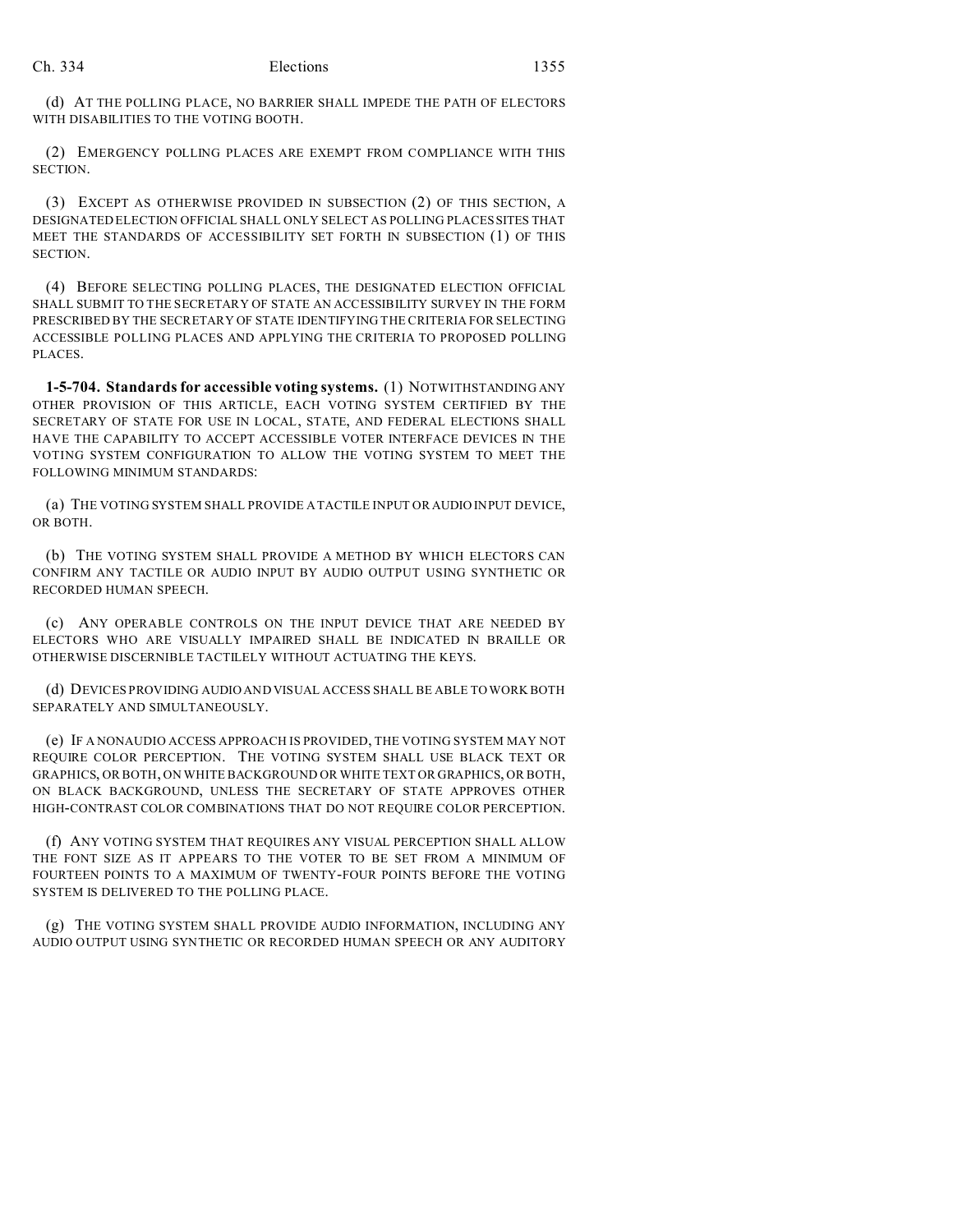1356 Elections Ch. 334

FEEDBACK TONES THAT ARE IMPORTANT FOR THE USE OF THE AUDIO APPROACH, THROUGH AT LEAST ONE MODE, BY HANDSET OR HEADSET, AT HIGH VOLUME AND SHALL PROVIDE INCREMENTAL VOLUME CONTROL WITH OUTPUT AMPLIFICATION UP TO A LEVEL OF AT LEAST NINETY-SEVEN DECIBEL SOUND PRESSURE LEVEL.

(h) FOR VOICE SIGNALS TRANSMITTED TO THE ELECTOR, THE VOTING SYSTEM SHALL PROVIDE A GAIN ADJUSTABLE UP TO A MINIMUM OF TWENTY DECIBELS WITH AT LEAST ONE INTERMEDIATE STEP OF TWELVE DECIBELS.

(i) IF THE VOTING SYSTEM CAN EXCEED ONE HUNDRED TWENTY DECIBEL SOUND PRESSURE LEVEL, A MECHANISM SHALL BE INCLUDED TO RESET THE VOLUME AUTOMATICALLY TO THE VOTING SYSTEM'S DEFAULT VOLUME LEVEL AFTER EVERY USE, SUCH AS WHEN THE HANDSET IS REPLACED, BUT NOT BEFORE. UNIVERSAL PRECAUTIONS IN THE USE AND SHARING OF HEADSETS SHOULD BE FOLLOWED.

(j) IF SOUND CUES AND AUDIBLE INFORMATION SUCH AS "BEEPS" ARE USED, SIMULTANEOUS CORRESPONDING VISUAL CUES AND INFORMATION SHALL BE PROVIDED.

(k) CONTROLS AND MECHANISMS SHALL BE OPERABLE WITH ONE HAND, INCLUDING WITH A CLOSED FIST, AND OPERABLE WITHOUT TIGHT GRASPING, PINCHING, OR TWISTING OF THE WRIST.

(l) THE FORCE REQUIRED TO OPERATE OR ACTIVATE THE CONTROLS MAY NOT EXCEED FIVE POUNDS OF FORCE.

(m) VOTING BOOTHS SHALL HAVE VOTING CONTROLS AT A MINIMUM HEIGHT OF THIRTY-SIX INCHES ABOVE THE FINISHED FLOOR WITH A MINIMUM KNEE CLEARANCE OF TWENTY-SEVEN INCHES HIGH, THIRTY INCHES WIDE, AND NINETEEN INCHES DEEP, OR THE ACCESSIBLE VOTER INTERFACE DEVICES SHALL BE DESIGNED SO AS TO ALLOW THEIR USE ON TOP OF A TABLE TO MEET SUCH REQUIREMENTS. TABLETOP INSTALLATIONS SHALL ENSURE ADEQUATE PRIVACY.

(n) AUDIO BALLOTS SHALL MEET THE FOLLOWING STANDARDS:

(I) AFTER THE INITIAL INSTRUCTION FROM AN ELECTION OFFICIAL, THE ELECTOR SHALL BE ABLE TO INDEPENDENTLY OPERATE THE VOTER INTERFACE DEVICE THROUGH THE FINAL STEP OF CASTING A BALLOT WITHOUT ASSISTANCE.

(II) THE ELECTOR SHALL BE ABLE TO DETERMINE THE OFFICES FOR WHICH THE ELECTOR IS ALLOWED TO VOTE AND TO DETERMINE THE CANDIDATES FOR EACH OFFICE.

(III) THE ELECTOR SHALL BE ABLE TO DETERMINE HOW MANY CANDIDATES MAY BE SELECTED FOR EACH OFFICE.

(IV) THE ELECTOR SHALL HAVE THE ABILITY TO VERIFY THAT THE PHYSICAL OR VOCAL INPUTS GIVEN TO THE VOTING SYSTEM HAVE SELECTED THE CANDIDATES THAT THE ELECTOR INTENDED TO SELECT.

(V) THE ELECTOR SHALL BE ABLE TO REVIEW THE CANDIDATE SELECTIONS THAT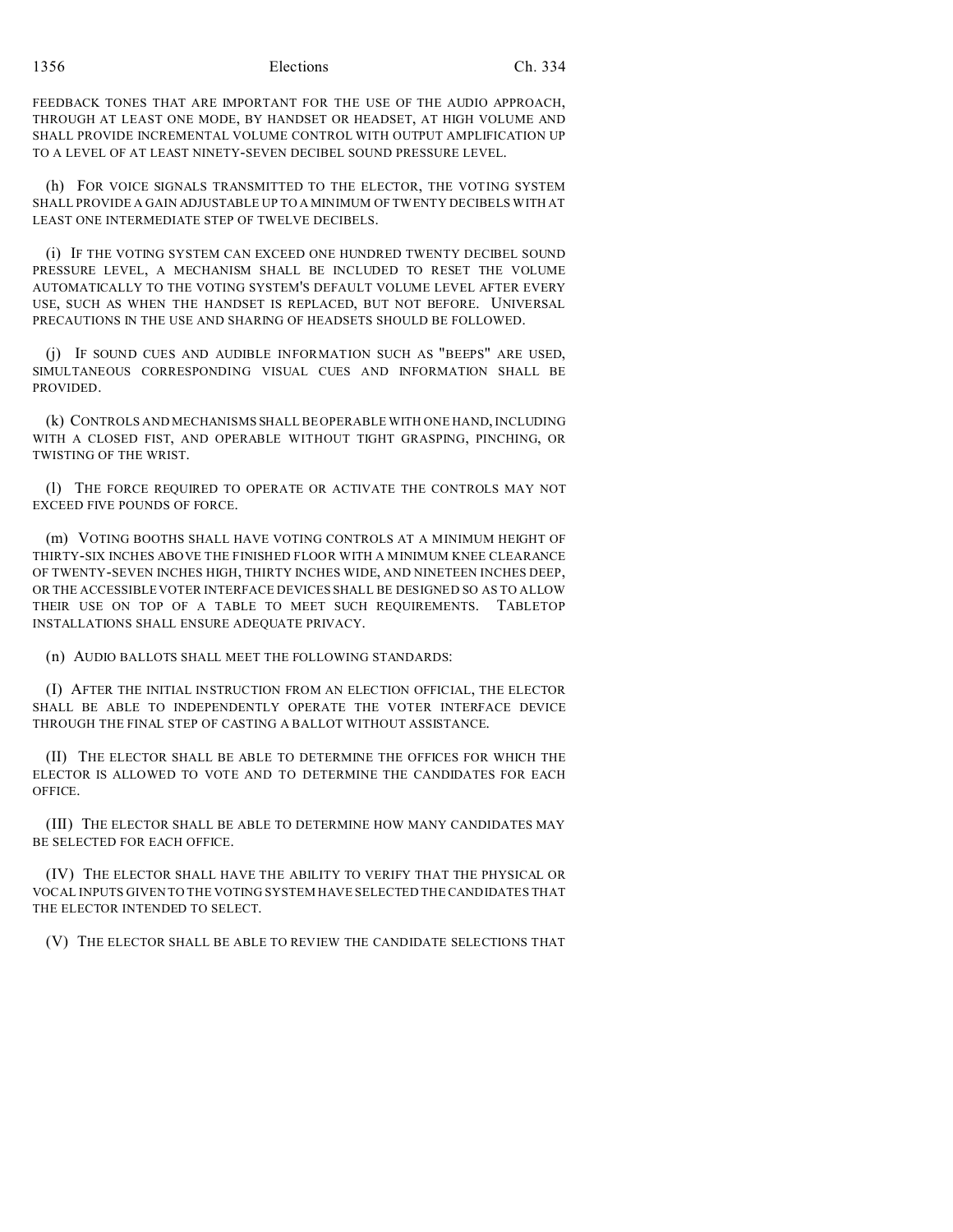THE ELECTOR HAS MADE.

(VI) BEFORE CASTING THE BALLOT, THE ELECTOR SHALL HAVE THE OPPORTUNITY TO CHANGE ANY SELECTIONS PREVIOUSLY MADE AND CONFIRM A NEW SELECTION.

(VII) THE VOTING SYSTEM SHALL COMMUNICATE TO THE ELECTOR THE FACT THAT THE ELECTOR HAS FAILED TO VOTE FOR AN OFFICE OR HAS FAILED TO VOTE THE NUMBER OF ALLOWABLE CANDIDATES FOR AN OFFICE AND REQUIRE THE ELECTOR TO CONFIRM HIS OR HER INTENT TO UNDERVOTE BEFORE CASTING THE BALLOT.

(VIII) THE VOTING SYSTEM SHALL WARN THE ELECTOR OF THE CONSEQUENCES OF OVERVOTING FOR AN OFFICE.

(IX) THE ELECTOR SHALL HAVE THE OPPORTUNITY TO INPUT A CANDIDATE'S NAME FOR EACH OFFICE THAT ALLOWS A WRITE-IN CANDIDATE.

(X) THE ELECTOR SHALL HAVE THE OPPORTUNITY TO REVIEW THE ELECTOR'S WRITE-IN INPUT TO THE VOTER INTERFACE DEVICE, EDIT THAT INPUT, AND CONFIRM THAT THE EDITS MEET THE ELECTOR'S INTENT.

(XI) THE VOTING SYSTEM SHALL REQUIRE A CLEAR, IDENTIFIABLE ACTION FROM THE ELECTOR TO CAST THE BALLOT. THE VOTING SYSTEM SHALL EXPLAIN TO THE ELECTOR HOW TO TAKE THIS ACTION SO THAT THE ELECTOR HAS MINIMAL RISK OF TAKING THE ACTION ACCIDENTALLY, BUT WHEN THE ELECTOR INTENDS TO CAST THE BALLOT, THE ACTION CAN BE EASILY PERFORMED.

(XII) AFTER THE BALLOT IS CAST, THE VOTING SYSTEM SHALL CONFIRM TO THE ELECTOR THAT THE BALLOT HAS BEEN CAST AND THE ELECTOR'S PROCESS OF VOTING IS COMPLETE.

(XIII) AFTER THE BALLOT IS CAST, THE VOTING SYSTEM SHALL PREVENT THE ELECTOR FROM MODIFYING THE BALLOT CAST OR VOTING ANOTHER BALLOT.

**1-5-705. Accessible voter interface devices - minimum requirement.** (1) A VOTING SYSTEM SHALL INCLUDE AT LEAST ONE DIRECT RECORDING ELECTRONIC VOTING SYSTEM SPECIALLY EQUIPPED FOR INDIVIDUALS WITH DISABILITIES OR OTHER ACCESSIBLE VOTER INTERFACE DEVICE INSTALLED AT EACH POLLING PLACE THAT MEETS THE REQUIREMENTS OF THIS SECTION.

(2) THIS SECTION SHALL APPLY TO ELECTIONS HELD ON AND AFTER JANUARY 1, 2006.

**SECTION 16.** 1-7-110 (2), Colorado Revised Statutes, is amended to read:

**1-7-110. Preparing to vote.** (2) If the eligible elector shows identification and the elector's name is found on the registration list or, where applicable, the property owner's list by the election judge in charge, the elector's name shall be repeated. The judge in charge of the pollbook or list shall then enter the eligible elector's name, and the eligible elector shall be allowed to enter the immediate voting area. Besides the election officials, no more than four electors more than the number of voting booths or voting machines shall be allowed within the immediate voting area at one time.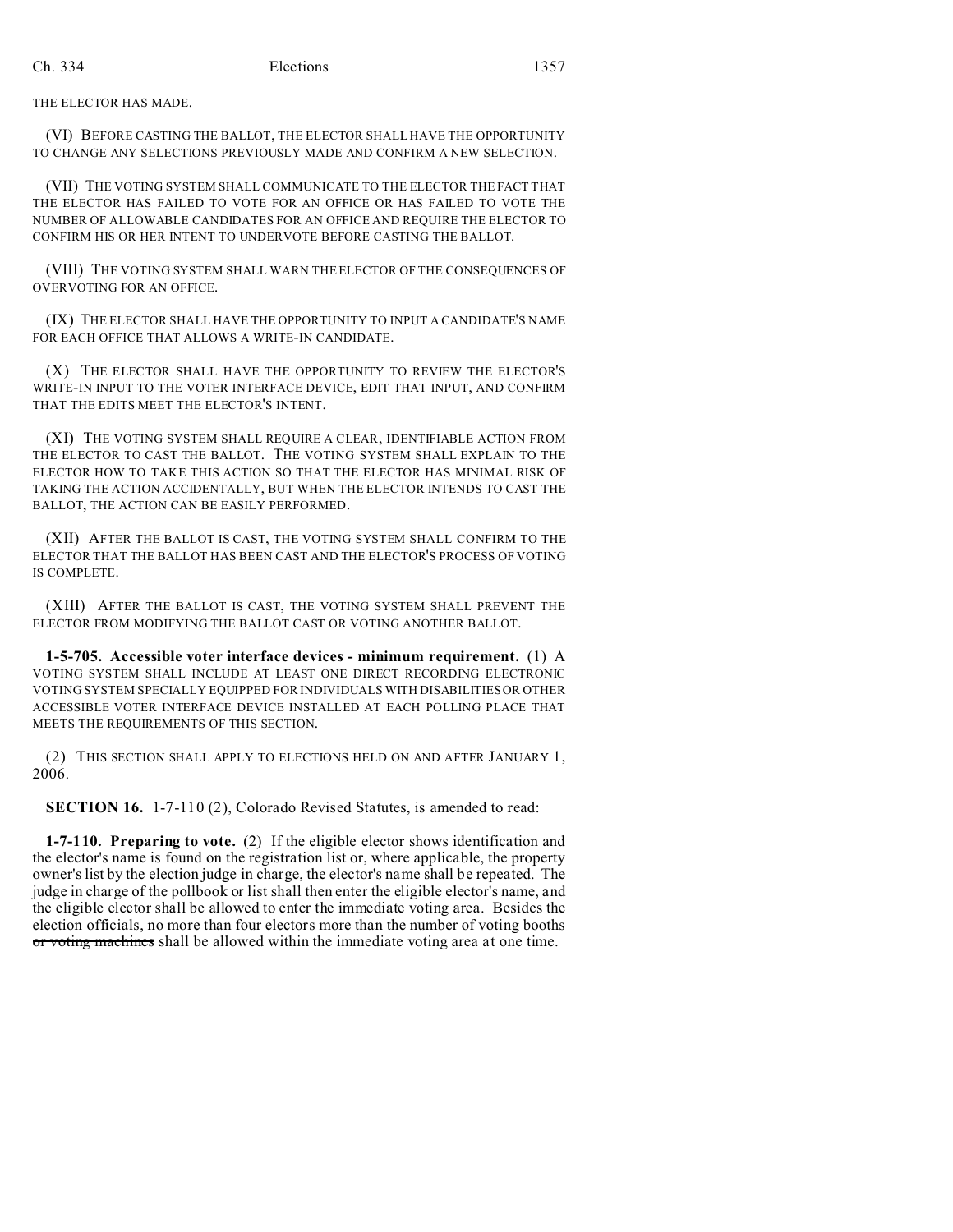## **SECTION 17.** 1-7-111 (1) (a), Colorado Revised Statutes, is amended to read:

**1-7-111. Disabled registered elector - assistance.** (1) (a) If at any election, any registered elector declares to the election judges that, by reason of blindness or other physical disability or inability to read or write, he or she is unable to prepare the ballot or operate the voting machine DEVICE OR ELECTRONIC VOTING DEVICE without assistance, the elector shall be entitled, upon making a request, to receive the assistance of any one of the election judges or, at the elector's option, any eligible elector selected by the disabled eligible elector.

**SECTION 18.** 1-7-112 (1) (a), Colorado Revised Statutes, is amended to read:

**1-7-112. Non-English speaking electors - assistance.** (1) (a) If at any election, any elector requests assistance in voting, by reason of difficulties with the English language, he or she is unable to prepare the ballot or operate the voting machine DEVICE OR ELECTRONIC VOTING DEVICE without assistance, the elector shall be entitled, upon making a request, to receive the assistance of an election judge, any person selected by the designated election official to provide assistance in that precinct, or any person selected by the eligible elector requesting assistance, provided that the person rendering assistance can provide assistance in both the language in which the elector is fluent and in English. No person, other than an election judge or person selected by the designated election official to provide assistance, shall be permitted to assist more than one elector per election unless the person is the elector's spouse, parent, grandparent, sibling, or child eighteen years or older.

**SECTION 19.** 1-7-506 (1) (b), Colorado Revised Statutes, is amended to read:

**1-7-506. Electronic vote-counting - test.** (1) (b) For the purpose of testing an electronic voting device which records votes on a paper tape and simultaneously on a "prom" or other AN electronic tabulating device, the election judges in any precinct using the device shall run a paper tape prior to opening the polls, label it, and return it to the designated election official in the transfer case, together with one copy of the tape of votes cast and the "prom" or other electronic tabulating device.

**SECTION 20.** Part 5 of article 7 of title 1 is amended BY THE ADDITION OF A NEW SECTION to read:

**1-7-506.5. Testing of voting systems and tabulating equipment.** (1) THE DESIGNATED ELECTION OFFICIAL SHALL TEST AN ELECTRONIC OR ELECTROMECHANICAL VOTING SYSTEM AT THE CONCLUSION OF MAINTENANCE AND PROGRAMMING. THE TESTS SHALL BE SUFFICIENT TO DETERMINE THAT THE SYSTEM IS PROPERLY PROGRAMMED, THE ELECTION IS CORRECTLY DEFINED ON THE SYSTEM, AND ALL OF THE INPUT, OUTPUT, AND COMMUNICATION DEVICES ARE WORKING PROPERLY.

(2) FOR ELECTRONIC OR ELECTROMECHANICAL VOTING SYSTEMS CONFIGURED TO INCLUDE ELECTRONIC OR ELECTROMECHANICAL TABULATION DEVICES THAT ARE DISTRIBUTED TO THE POLLING PLACES, ALL DEVICES TO BE USED IN THE ELECTION SHALL BE TESTED.

(3) THE SECRETARY OF STATE SHALL PROMULGATE RULES IN ACCORDANCE WITH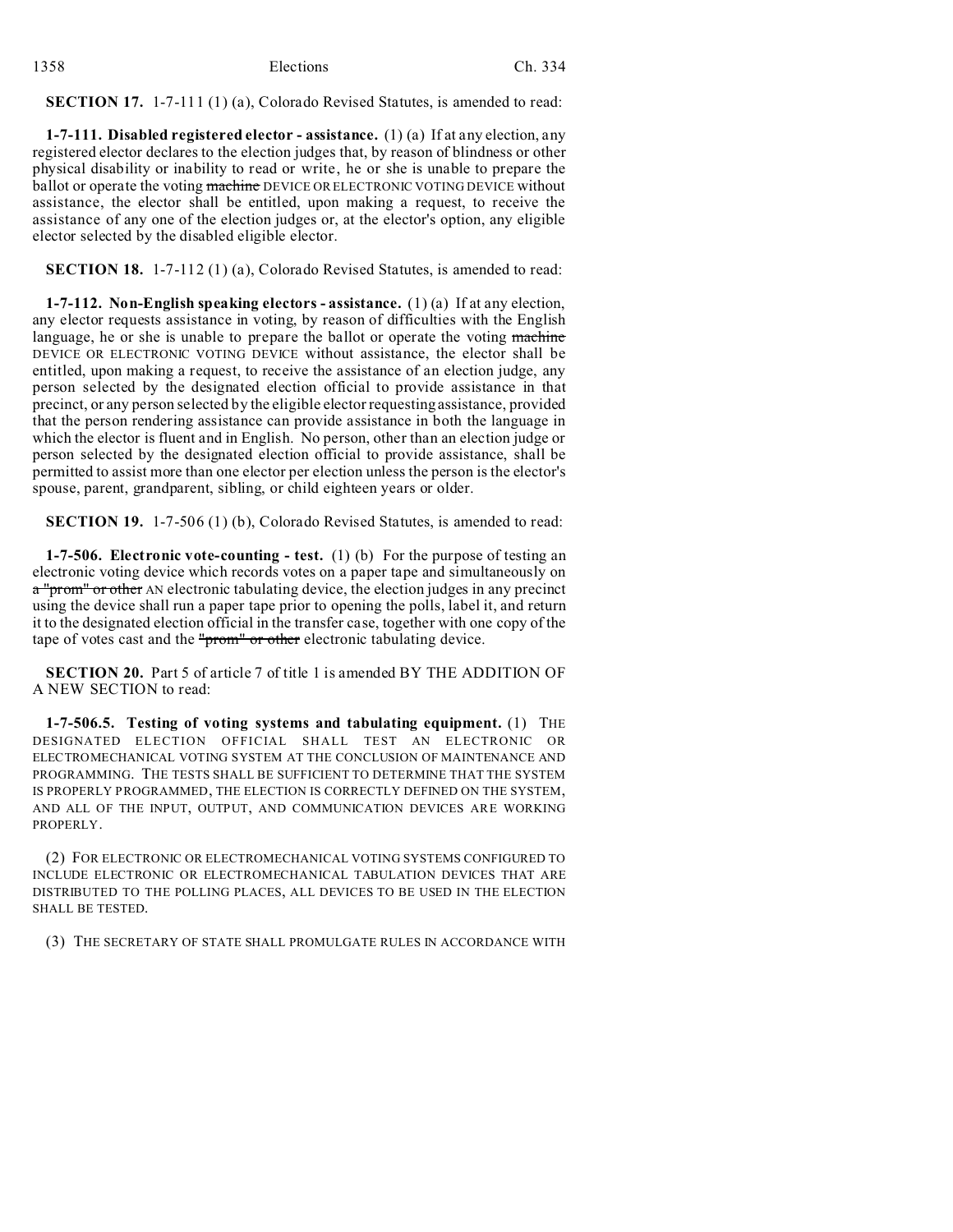ARTICLE 4 OF TITLE 24,C.R.S., PRESCRIBING THE MANNER OF PERFORMING THE TESTS REQUIRED BY THIS SECTION AND CORRECTING ERRORS REVEALED BY THE TESTS.

**SECTION 21.** 1-7-507 (7) and (8), Colorado Revised Statutes, are amended to read:

**1-7-507. Electronic vote-counting - procedure.** (7) The receiving, opening, and preservation of the transfer boxes and their contents shall be the responsibility of the designated election official, who shall provide adequate personnel and facilities to assure accurate and complete election results. Any indication of tampering with the ballots, ballot card, or other fraudulent action shall be immediately reported to the district attorney, who shall immediately investigate the action and report the findings in writing within ten days to the designated election official and shall prosecute to the full extent of the law any person or persons responsible for the fraudulent action. The secretary of state shall issue such directives as may be necessary to implement or clarify the procedures outlined for the conduct of elections when punch card electronic voting systems are used.

(8) Precincts using punch card electronic voting systems shall not be required to post the abstract of the count of votes at the precinct after the closing of the polls.

**SECTION 22.** 1-7-508 (2), Colorado Revised Statutes, is amended to read:

**1-7-508. Determination of improperly marked ballots.** (2) Votes cast for an office to be filled or a BALLOT QUESTION OR ballot issue to be decided shall not be counted if a voter marks or punches more names than there are persons to be elected to an office or if for any reason it is impossible to determine the elector's choice of candidate or vote concerning the BALLOT QUESTION OR ballot issue. A defective or an incomplete mark or punch on any ballot in a proper place shall be counted if no other mark or punch is on the ballot indicating an intention to vote for some other candidate or BALLOT QUESTION OR ballot issue.

**SECTION 23.** 1-7-602, Colorado Revised Statutes, is amended to read:

**1-7-602.** Judges to post returns. At any election in precincts AT A POLLING PLACE where voting is by paper ballot, voting machine, or electronic OR ELECTROMECHANICAL voting system, which produces a paper tape, the election judges shall make an abstract of the count of votes, which abstract shall contain the names of the offices, names of the candidates, ballot titles, and submission clauses of all initiated, referred, or other ballot issues voted upon and the number of votes counted for or against each candidate or ballot issue. The abstract shall be posted in a conspicuous place which THAT can be seen from the outside of the polling place immediately upon completion of the counting. The abstract may be removed at any time after forty-eight hours following the election. Suitable blanks for the abstract required by this section shall be prepared, printed, and furnished to all election judges at the same time and in the same manner as other election supplies.

**SECTION 24.** 1-8-204, Colorado Revised Statutes, is amended to read:

**1-8-204. Early voters' polling place.** Each county clerk and recorder shall provide one or more early voters' polling places, each of which shall be accessible to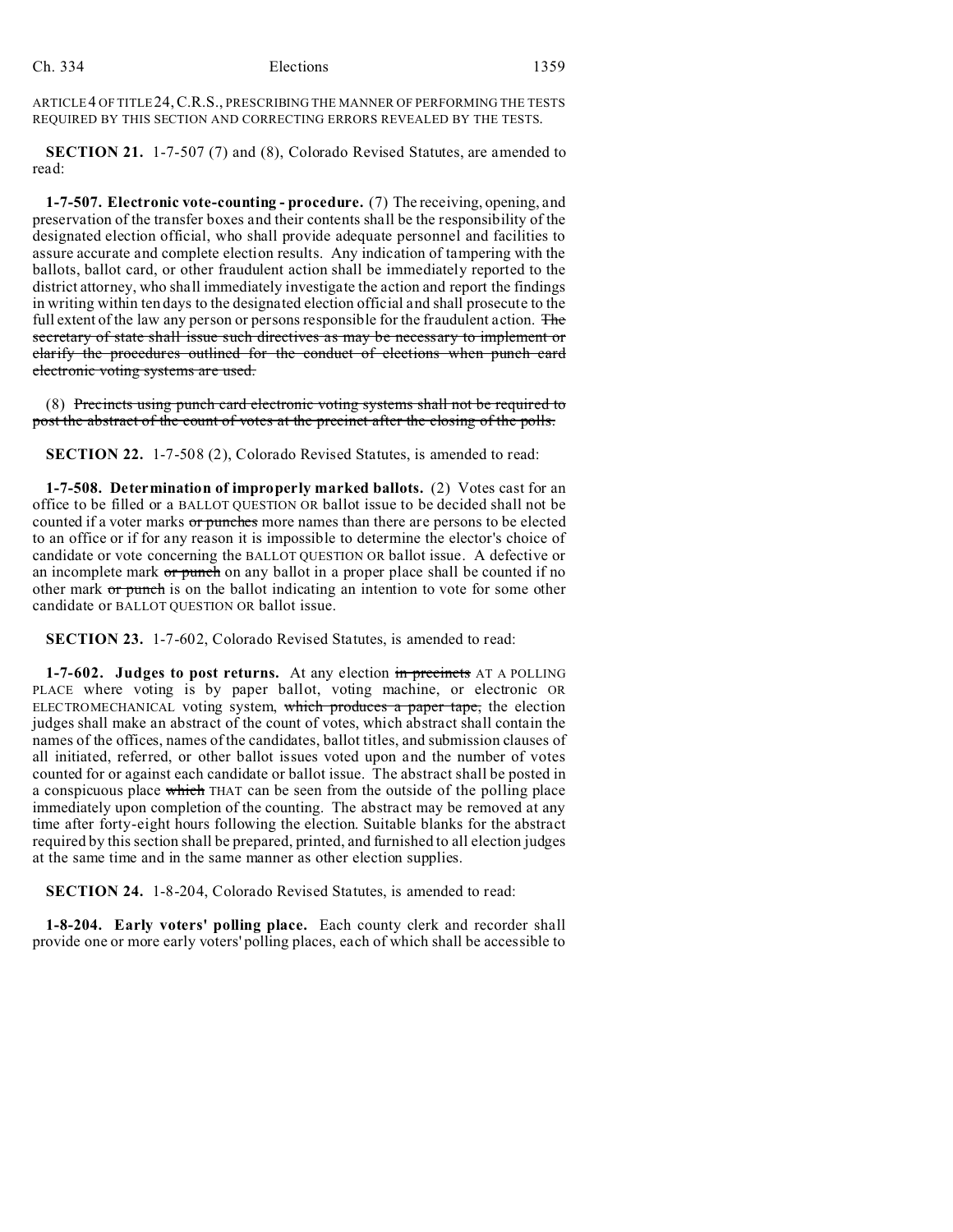1360 Elections Ch. 334

persons with disabilities and which shall be provided with on-line computer accessibility to the county clerk and recorder, suitable quarters, ballot boxes or voting machines EQUIPMENT, and other necessary supplies as provided by law in the case of precinct polling places. In the event the county clerk and recorder determines that the number of early voters' polling places is insufficient due to the number of eligible electors who are voting by early ballot, the county clerk and recorder may establish additional early voters' polling places for the convenience of eligible electors wishing to vote at such polling places. The county clerk and recorder shall give adequate notice to eligible electors of such additional early voters' polling places.

**SECTION 25.** 1-8-301 (2), Colorado Revised Statutes, is amended to read:

**1-8-301. Appointment of election judges for counting absentee and early ballots.** (2) In all political subdivisions in which voting machines or electronic OR ELECTROMECHANICAL voting machines SYSTEMS are used, the designated election official, for each five hundred absentee ballots mailed or delivered, may appoint, in addition to the receiving judges appointed as provided in section 1-8-205, five counting judges, not more than three of whom shall be from any one political party IN A PARTISAN ELECTION.

**SECTION 26.** 1-8-305 (2) (b) and (2) (d), Colorado Revised Statutes, are amended to read:

**1-8-305. Counting absentee and early voters' ballots - partisan elections.** (2) Absentee and early voters' ballots shall be counted in one of the following ways:

(b) In counties that use voting machines, the absentee ballots may be counted in the following manner: One election judge shall call aloud the name of the candidate voted for and a second election judge shall observe that the first judge reads the ballot correctly; two other election judges, one from each major political party, shall attend the voting machine so that one of the election judges may depress the lever for the candidate whose name is being read, and the other election judge shall observe closely that the proper levers are being depressed as the votes are read aloud; the fifth election judge shall prepare the machine to receive each ballot.

(d) Early voters' ballots that are cast directly on voting machines or on electronic OR ELECTROMECHANICAL vote-tabulating equipment shall be counted in the same manner as provided for the counting of precinct ballots in part 6 of article 5 and parts 4 and 5 of article 7 of this title.

**SECTION 27.** 1-10.5-110 (1) (b), (3), and (4), Colorado Revised Statutes, are amended to read:

**1-10.5-110. Procedures for recount on direct recording electronic voting equipment.** (1) Any recount procedure for votes cast on direct record electronic voting machines adopted by a designated election official shall:

(b) Provide for an electronic A recount of votes cast on such voting machine as prescribed by this section.

(3) All recounts A RECOUNT of votes cast on direct record electronic voting